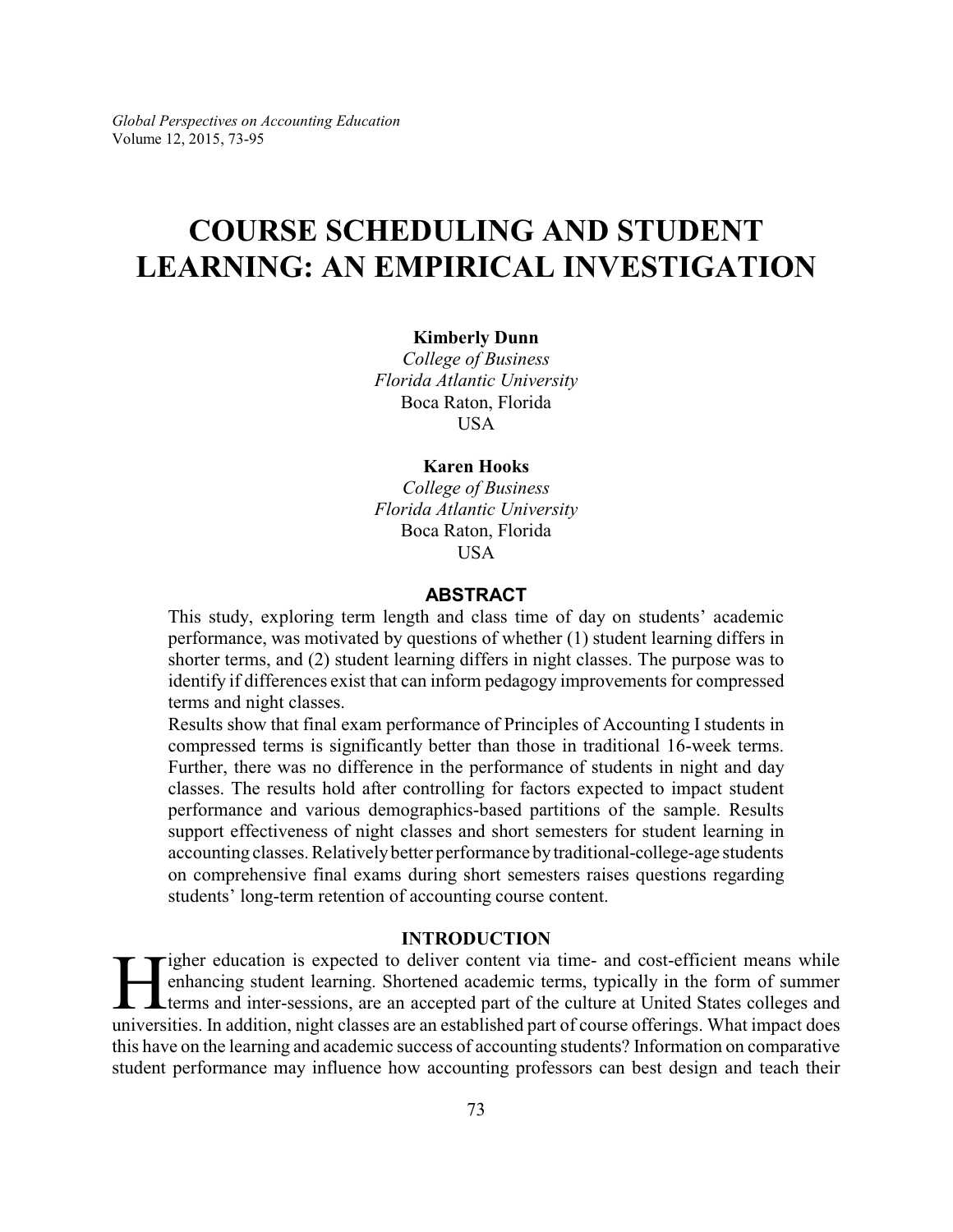courses to positively impact students. Understanding the learning impacts of shortened semesters and night class scheduling options may be useful to accounting programs in accommodating students' scheduling needs and preferences.

Research that informs the topic of course scheduling ranges from cognitive psychology investigation of the lapse of time between and number of class sessions in an academic term (Carrington, 2010; Donovan and Radosevich, 1999) to applied studies that address, for example, the success of students in shortened nursing programs (Youssef and Goodrich, 1996). In the business area, and even more specifically, in accounting, research on the impact of schedules on student academic success is limited.

Published research indicates that many professors believe shortened semesters are likely to produce less effective learning (Daniel, 2000; Wolfe, 1998; Kanun et al., 1963). Disapproval stems from the notion that offering courses in a compressed time frame sacrifices effective learning for convenience. Yet, as early as 1963, education research began publishing findings of no difference in the learning experiences during shortened and regular-length semesters (Kanun et al., 1963).

Regarding the time of day at which classes are offered, the limited research that includes night classes is less useful than research on shortened terms because night class scheduling is often confounded in the research design of studies that investigate how frequently classes meet (for example, Hennebry, 1997). Among the topics addressed by research investigating class-meeting schedules is whether meeting more frequently in shorter class sessions produces better learning results than meeting less frequently in classes of longer duration per meeting. Night classes are often the "once a week," less frequent, longer duration classes used in this research. Thus, often, the research does not parse out whether its findings occur because a class meets less frequently for a longer duration or at night.

The purpose of this study is to add to the body of literature about scheduling and learning by exploring the impact of academic term length and time of day at which classes meet on the academic success of principles of accounting students. Data were collected over five semesters on 1,579 students completing the first accounting principles course.<sup>1</sup> The results indicate that students in the shortened semesters performed significantly better than those in the traditional 16-week semesters, and there was no significant difference in the performance of students in night and day classes. The results hold after controlling for factors expected to impact student performance. An additional finding is that traditional college-age students in six-week semesters outperform those in sixteen-week semesters on a comprehensive final exam, but these results do not hold for students over 25 years of age. This finding highlights the possibility of deficiencies in students' long term retention of accounting content and suggests the need for further research. The paper proceeds with a presentation of background literature, followed by methods used in the study, results, and a discussion of the findings.

#### **BACKGROUND AND RESEARCH QUESTIONS**

Multiple research streams are important to understanding the impact of class scheduling on student performance. One important area is research addressing the length of academic terms and effectiveness of achieving learning objectives. In addition, research addressing the length of class

<sup>&</sup>lt;sup>1</sup>As discussed later in the paper, we also perform supplementary sensitivity analysis on an additional 1,052 observations that were collected in different semesters under slightly different conditions.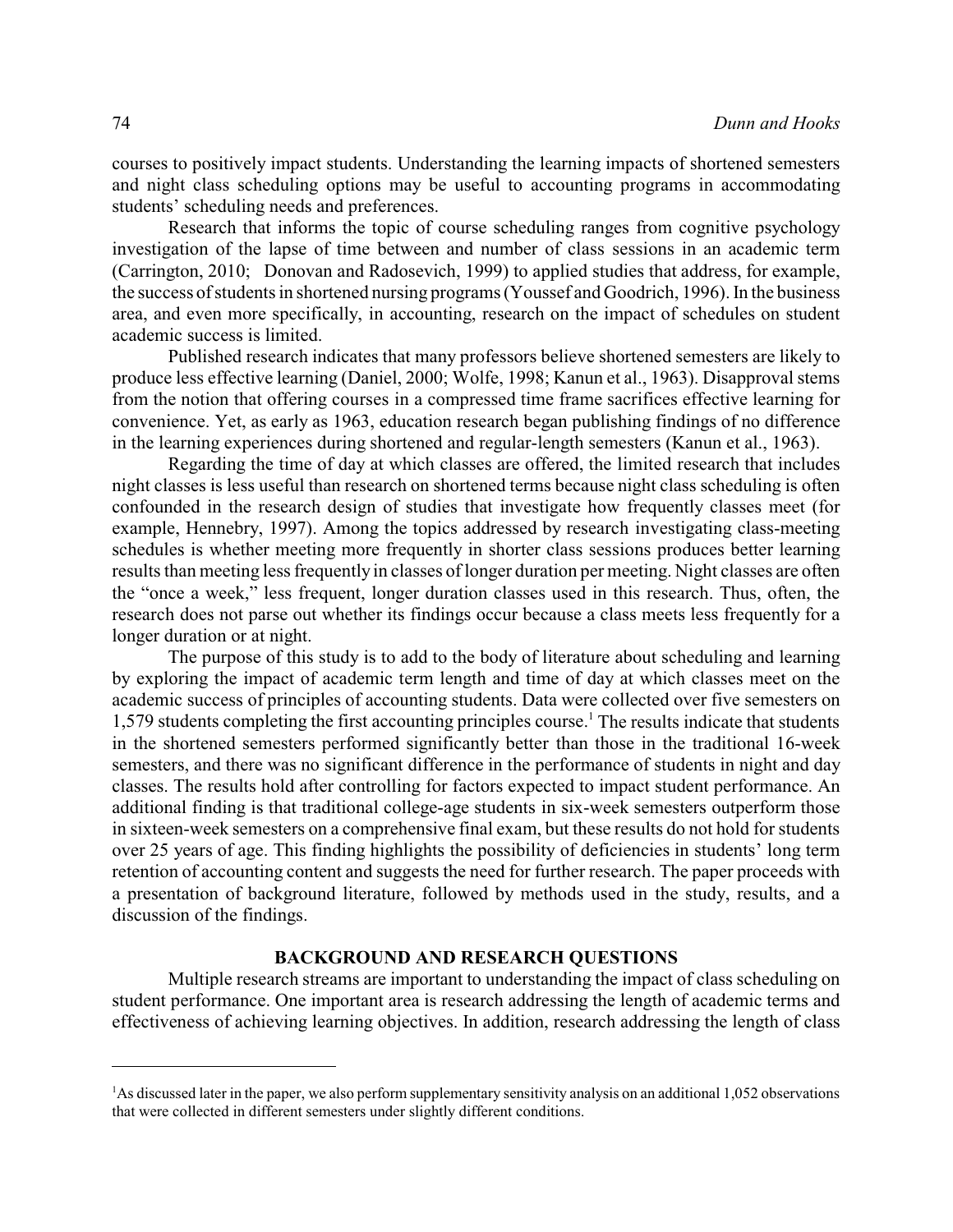#### *Course Scheduling and Student Learning* 75

sessions and time between class meetings is relevant because full-length terms are likely composed of more class meetings of shorter duration while compressed terms likely have longer (and possibly fewer) class meetings. Finally, time of day research is related because night classes often meet only once a week with each session being of longer duration than daytime classes that meet multiple times per week.

Overall, research to date on class schedules and student performance has explored many variables and produced diverse and sometimes contradictoryresults. These research studies and their findings are discussed in the following sections.

#### **Compressed Schedules**

Two types of compressed schedules exist in the academic environment (Bentley, 2006; Wlodkowski, 2003; Wlodkowski et al., 2001). One is when an entire program of study is shortened, generally with fewer hours of classroom or instruction exposure, typically called an accelerated program. The other occurs when the same number of course classroom hours is taught in a shortened time frame, called compressed time periods, compressed calendars and time-shortened courses. The accelerated programs most widely addressed in the published research literature are in nursing, where a predicted shortage of nurses has generated creative academic programming to increase the number of professionals graduating and entering the labor supply (Bentley, 2006; Youssef and Goodrich, 1996). Various studies support a finding that students in both accelerated programs and compressed-time-period classes attain the learning objectives established for the particular academic setting (Bentley, 2006; Wlodkowski et al., 2001; Wlodkowski and Westover, 1999; Williams, 1992; Kanun et al., 1963; Youssef and Goodrich, 1996). Time-shortened terms rather than accelerated programs is the focus of the current study. 2

The origin of time-shortened courses is attributed to intensive language training by United States and British military during World War II. The intensive training was effective at producing skilled interpreters in a short time frame (Buzash, 1994). This success led to greater use of timeshortened courses, beyond just language-instruction settings. The next widespread use was in summer academic terms provided for teachers who were pursuing additional courses or credentials. Summer offerings for other subject disciplines, as well as winter and semester inter-session terms followed (Daniel, 2000).

Daniel (2000) provides a summary of research published through the 1990s on compressed and full-length terms. The research results are typicallyconsistent in showing learning outcomes that are as good or better in the intensive formats as in the full-length terms. Subject areas in which compressed and full length terms have been researched include: accounting (Carrington, 2010), accounting and algebra (Caskey, 1994), British literature (Scott, 1995), earth science (Waechter, 1967), economics (Van Scyoc and Gleason, 1993), education (Lombardi et al., 1992; Boddy, 1986), educational philosophy (Brackenbury, 1987), educational research (Austin et al., 1988), French (Buzash, 1994), and psychology (Ray and Kirkpatrick, 1983). A study of economics students by Petrowsky (1996) presents a contradiction by finding that business students performed worse in a shortened versus a traditional-length semester. Although the cumulative message of prior studies

 $2$ In the current study, student performance data collected in 6, 12 and 16 week semesters are analyzed. Although the 6 and 12 week semesters have approximately 10% fewer contact hours than the 16 week semesters, this is not sufficient to categorize them as accelerated courses. There was sufficient time to cover the same content in all three semester lengths.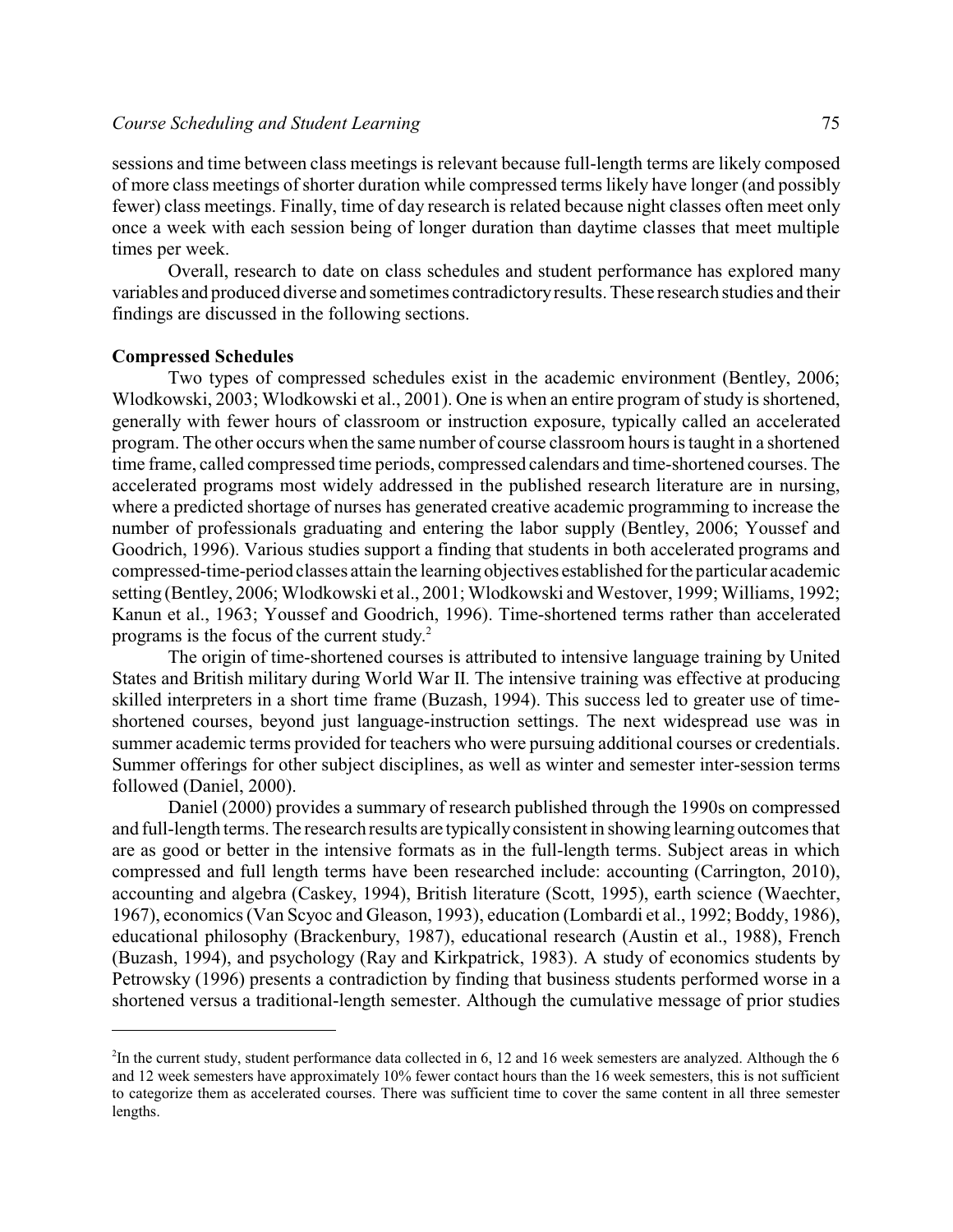is that compressed time frame courses can be effective, the research design of many of the studies, when considered individually, can be criticized (Daniel, 2000).

In a more recent study, Carrington (2010) analyzed the performance of 2,012 Intermediate Accounting students, including effects of compressed and traditional-length academic terms. Carrington (2010) was limited to investigating only accounting majors in two different upper level accounting courses. While the results were consistent with earlier studies finding no difference in course success for students in the compressed and regular terms, different courses and instructors are included in the analysis. In addition, the course offerings in Carrington (2010) confound the number of days between class meetings, duration of the course (i.e. number of weeks in term), and length of each course meeting.<sup>3</sup>

The goal of this study is to determine whether accounting-student learning differs in shorter terms after controlling for confounding factors not controlled in previous studies such as multiple courses, multiple instructors, and courses meeting a different number of days per week. The research design avoids many of the confounding variables included in prior research and allows for a more direct investigation of this research question.

**RQ 1:** Is there any difference in the success of accounting students in a compressedschedule term and a traditional length term?

#### **Spaced versus Massed Practice and Time of Day**

The theory of spaced or distributed versus massed practice is reported in cognitive psychology research. Generally stated, the theory proposes that for a given amount of instructional time, better learning is achieved through more rather than fewer classroom sessions, even if the actual amount of instruction time is the same.<sup>4</sup> The theory relates to compressed and traditional length semesters in that, for the same amount of instruction time, traditional length semesters would be theorized to allow for more instruction sessions, each of shorter duration, with time gaps in between and, as a result, better learning. A class that meets two or three times per week for a total of three hours (spaced practice), compared to the same class scheduled to meet for three hours only once per week in a single session (massed practice) exemplifies the differences addressed by this theory. The theory also has relevance when the focus is on student performance in night classes that typically meet once a week.

Even though, overall, spaced practice theory predicts improved learning from more class meetings with time between meetings, not all spaced practice research findings support this

<sup>&</sup>lt;sup>3</sup>As with Carrington (2010), research design issues include avoiding comparison of different courses, courses taught by different instructors, and courses meeting a different number of days per week. This concern is avoided in the current study by limiting the use of observations collected outside the primary sample of 1,579 (those obtained from other courses and instructors) to sensitivity analysis. All sections included in the current study's primary analysis were the same course, taught by the same instructor, and met twice per week. Consequently, differences between sections in the current study were time of day, duration of term, and length of each class meeting.

<sup>4</sup>The expectation of better learning as a result of spaced exposure to instruction contradicts most of the research on compressed terms discussed as background for RQ1. The contradiction is evident in that (1) compressed term research typically finds no difference in learning outcomes from short semesters, and (2) numerous studies performed over a period of years conclude better learning results from spaced instructional exposure (for example, Gallo and Odu, 2009; Krug et al., 1990; Reynolds and Glaser, 1964).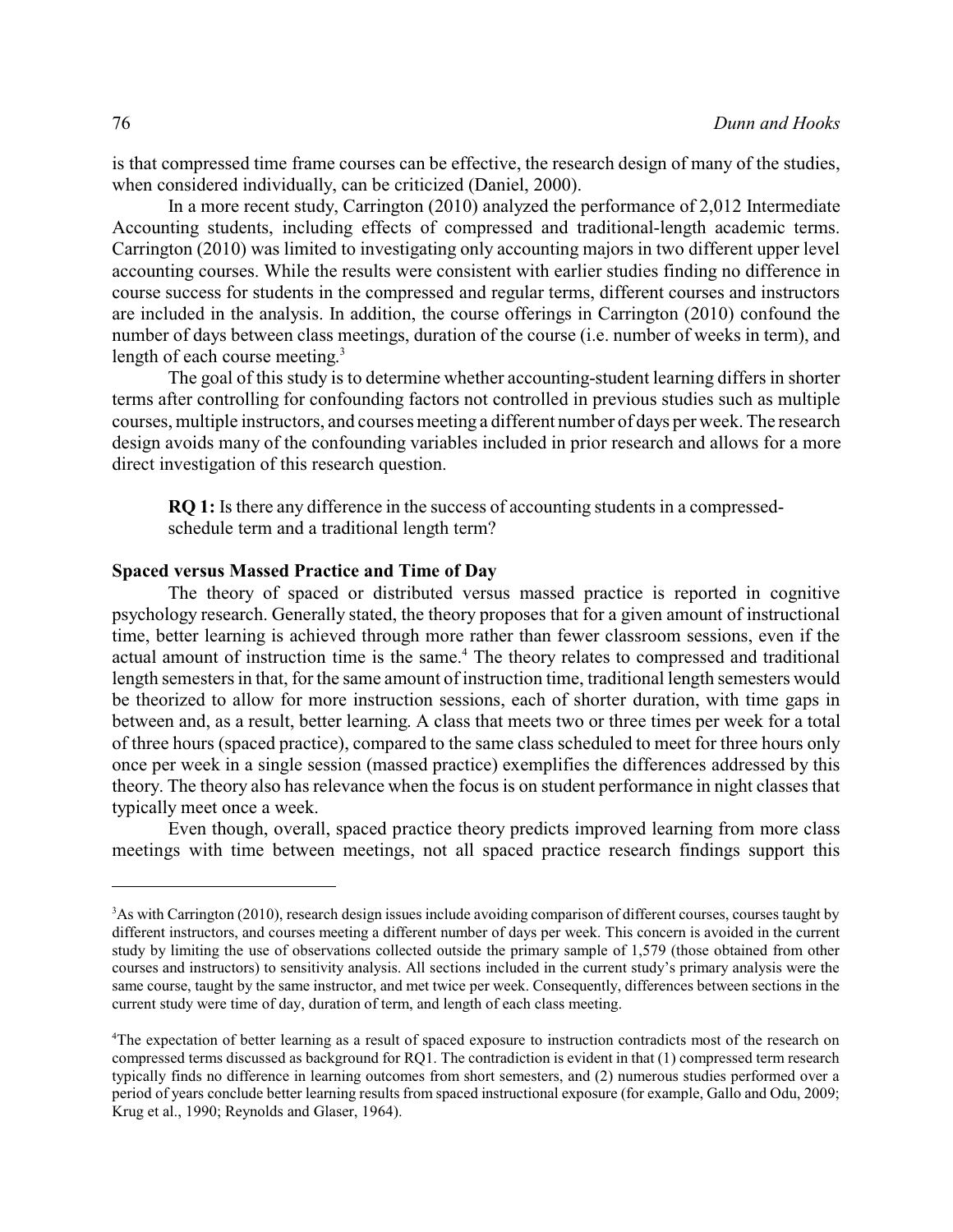expectation. Some research finds that spaced practice produces improvements primarily for specific academic subjects (Donovan and Radosevich, 1999). Other studies find no differences or reversed results.

Both Hennebry (1997) and Carrington (2010) produced findings that were inconclusive or without clear explanation. Hennebry (1997) investigated student performance in different sections of a financial management course that met at night once a week and during the day twice and three times a week. Findings were mixed based on whether the analysis considered students who withdrew from the course. For students who completed the course, there were no differences in success based on the number of times the class met per week.<sup>5</sup> Carrington  $(2010)$  found that Intermediate Accounting night students with longer and less-frequently-meeting class sessions performed better than similar students meeting in 50-minute sessions, three times per week. She proposed as one explanation that the material content was too complex to be effectively presented in 50-minute sessions. Another possibility she proposed was that the longer break between night classes allowed students more time for out-of-class study of the material. Regardless of the reason, cognitive psychology theory of distributed practice would predict that day students meeting multiple times per week would outperform night students covering the same content in one session per week and Carrington's results contradict this expectation.

This study adds to the knowledge base regarding spaced versus massed practice and time of day class scheduling through its research design. For our time of day comparisons in full length (16) week) semesters, day and night classes met for the same number of minutes per class and the same number of class sessions per week. This research design allows for investigation of day versus night class sessions and student learningwithout the confounding influence of a spaced or massed practice effect.

**RQ 2:** Is there any difference in the success of accounting students who take the course in day and night time slots?

#### **Predictors of Student Success**

Within the streams of research that provide background for this study, numerous variables have been investigated as possible predictors of differences in student performance. Among these are age, gender, and overall academic performance (Hennebry, 1997). Of these, overall academic performance tends to be consistent in its high predictive value of student performance in a specific class, with age and gender displaying mixed results (for example, see Carrington, 2010; Gallo and Odu, 2009; Caskey, 1994; Scott and Conrad, 1992). Although age and gender results are mixed, older learners often are found to perform better than their younger peers, and females to perform better academically than males.

#### **RESEARCH METHOD**

#### **Sample**

The sample for this study consists of students enrolled in Principles of Accounting I, which at the university where the study was conducted covers elementary-level financial accounting. Data

 ${}^5$ Given that Hennebry (1997) found different results based on how withdrawn students were treated in the analysis, the current study's analysis is performed both with and without withdrawn students, with no difference in results.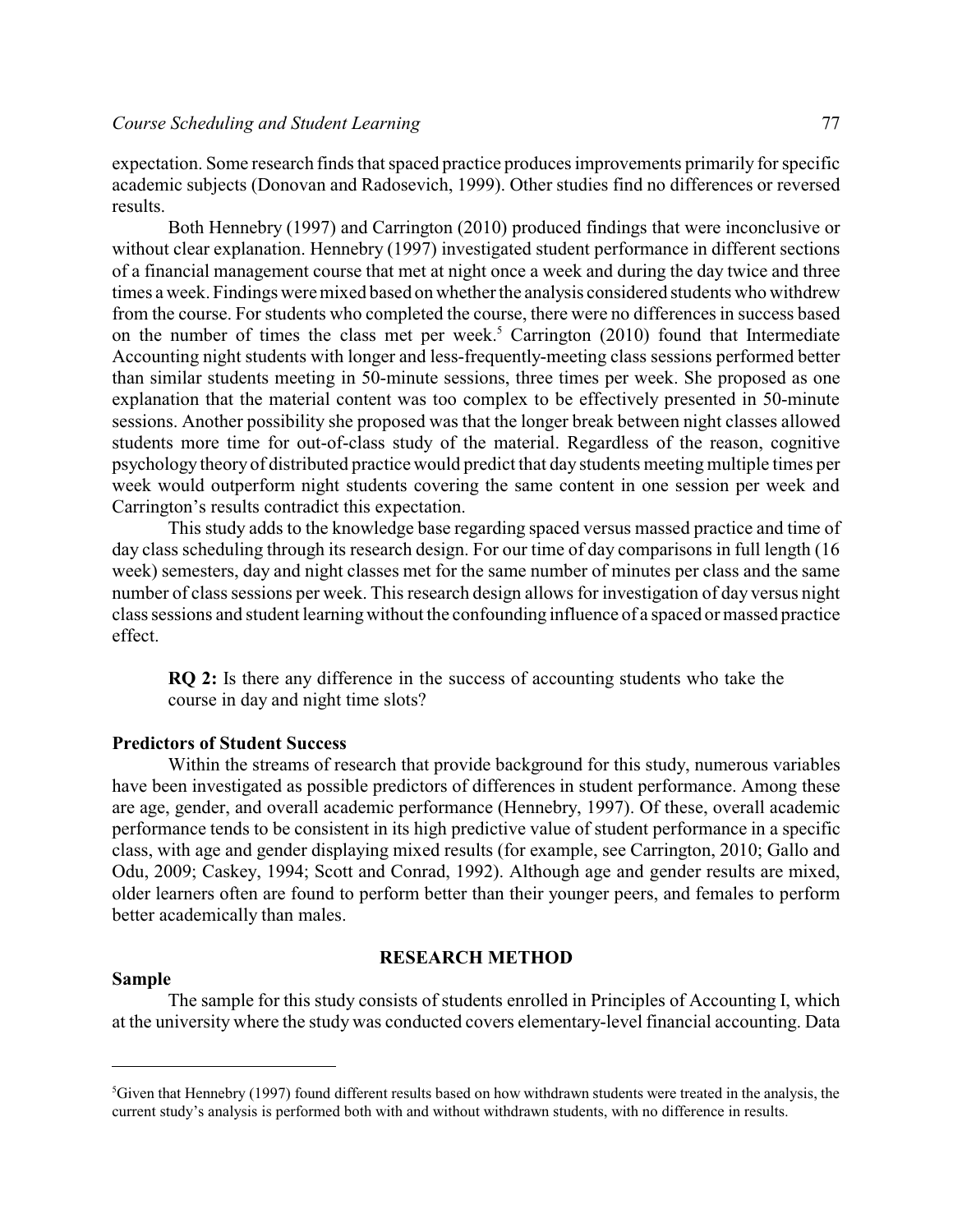were collected over five consecutive semesters from all students completing the course, except those who were transient to the university at which the study was conducted.<sup>6</sup> The study site is a large public university in the southeast United States. Principles of Accounting I is a required course for all business majors.<sup>7</sup> The College of Business consisted of approximately 5,500 undergraduate students with slightly more females (53%) than males (47%). College of Business students ranged from 18 to over 60 years of age with approximately 60% under 25 years of age. The student population is ethnically diverse with reported proportions of approximately 20% Hispanic and 18% Black, not of Hispanic origin.

The study sample includes 1,579 students registered in eleven different sections. The format for the course consisted of a lecture segment with between 67 and 272 students registered for each lecture section and a lab segment with between 16 and 38 students registered for each lab section.

#### **Field Study Characteristics**

The study reported here is a field study. As a consequence, all characteristics and influences cannot be controlled by the researchers. A potentially important limitation imposed by the field study research design is that the semesters under study were 6, 12 and 16 weeks long and fewer students were enrolled in the 6- and 12- than the 16-week length terms.<sup>8</sup> In addition, students selfselected into the courses that were offered during the sample period. Accordingly, the study does not control for any self-selection biases that are not captured by the control variables included in the analysis.<sup>9</sup> Even given the limitations of the field study format, the research design was intended to eliminate or minimize important alternative explanations for outcomes of the study.

A tenured associate professor with more than ten years of experience and above-average teaching evaluations taught all lecture sections and was responsible for all tests and grades providing, as nearly as possible, uniformity of instruction. Master of Accounting students from an honors program taught the lab sections under the direction of the professor who taught the lecture

<sup>6</sup>A group of 207 transient students who took the course during the sample period were excluded fromthe study. Transient students are those who have a different home university and took the course for credit transfer back to the home university. These students are not included in the sample as they were not accepted to the study university and may be fundamentally different from the resident student population. Further, demographic and other data (e.g., GPA) required to complete the analysis were not available for transient students. Note that transient students are not community college transfer students. Community college transfer students are those who have completed some coursework at a community college prior to being accepted at the university at which this study was conducted.

<sup>7</sup>A sample-related limitation of the study is that the sample is from a single university in one geographic location and the generalizability of the results beyond that university is uncertain.

<sup>&</sup>lt;sup>8</sup>As discussed in the Supplemental Analysis, class size is not significant.

<sup>9</sup>For example, it is possible that a student who chooses to take principles of accounting in the summer at night differs in some fundamental way from a student who chooses to take the course during the day in fall or spring. However, to minimize any impact on results, we collected data on and control for factors expected to be associated with student success (GPA, gender, age, part time and overload status, community college transfer status). Findings related to control variables are included in the discussion of results.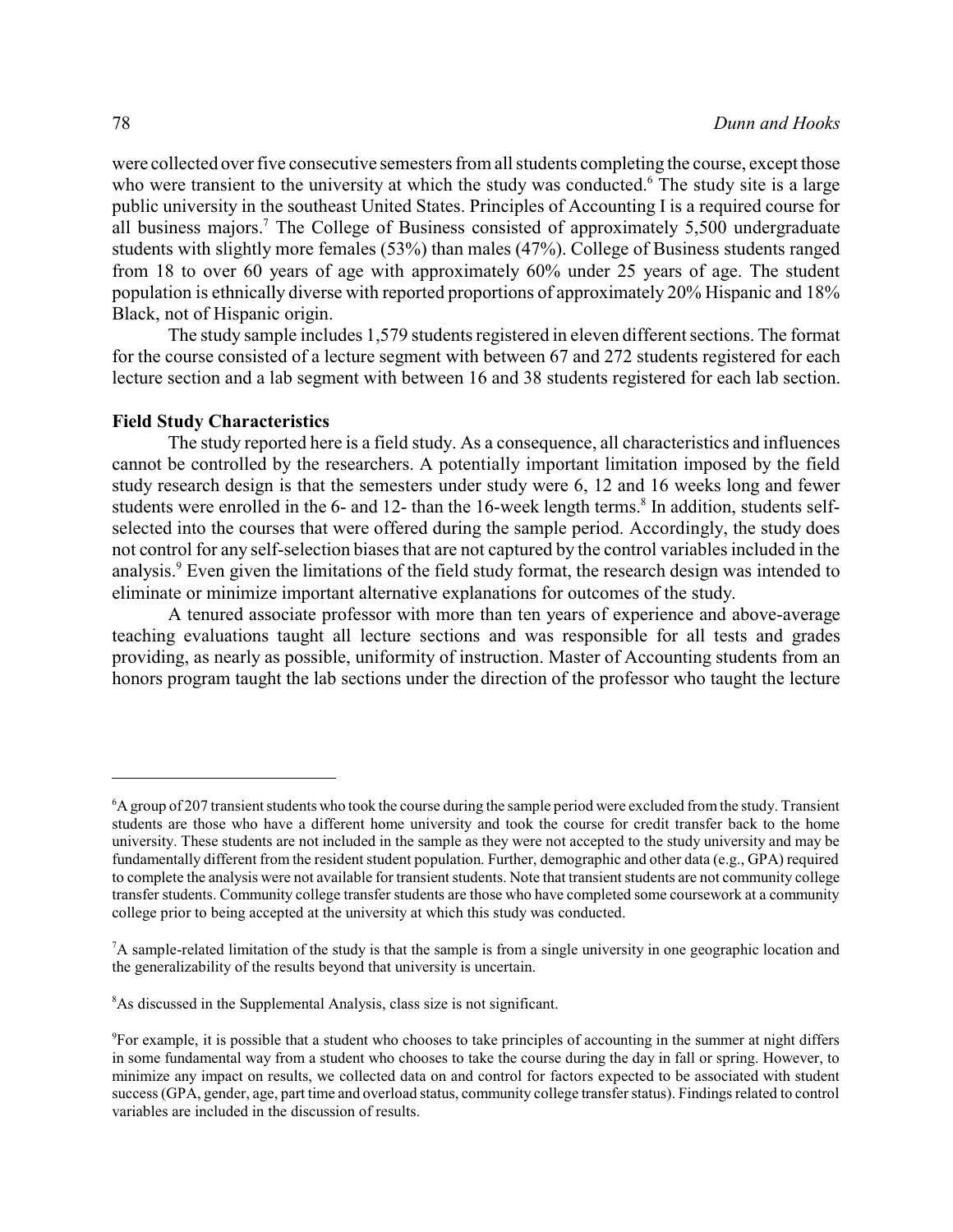sessions.<sup>10</sup> Throughout the sample period, all lecture sessions met on Tuesday and all lab sessions met on Thursday. This consistent Tuesday-Thursday schedule allows for investigation of the variables of interest (length of the course and time of day) and student performance without confounding from differences in the frequency of meetings per week.

The textbook used and material covered were also held constant. The course content was uniform throughout the sample period. Exams were changed slightly each semester, but only to the extent necessary to maintain security.<sup>11</sup> Given the large class sizes, the professor did not personally know the students virtually eliminating the possibility of bias in the assignment of grades. As indicated in Table 1, the class start times were between 9:45 a.m. and 6:30 p.m. The total cumulative contact hours for each lecture-plus-lab combination were virtually identical (between 38 and 42 hours). In different terms, and, therefore, different sections of the course, there was variation of the length of class meetings and the number of weeks the classes met. The duration of a class period ranged from 80 to 190 minutes. The number of weeks in a term ranged from 6 to 16 weeks. The data used in the primary analysis of the study are institutional data, collected and maintained for university purposes, and not based on self-reported student information.<sup>12</sup>

| TABLE 1 |  |
|---------|--|
|         |  |

#### Term Class Start Time Class Duration (in minutes) Duration of term (in weeks) Total Lecture Contact Hours Students Enrolled in Course Students Included in Sample Spring 11:00 a.m. 80 16 21 272 252 Spring 5:30 p.m. 80 16 21 174 162 Summer 9:45 a.m. 190 6 19 132 94 Summer 6:30 p.m. 95 12 19 67 44 Fall 11:00 a.m. 80 16 21 199 185 Fall 3:30 p.m. 80 16 21 149 143 Fall 5:30 p.m. 80 16 21 96 89 Spring-2 11:00 a.m. 80 16 21 240 234 Spring-2 5:30 p.m. 80 16 21 205 188 Summer-2 9:45 a.m. 190 6 19 172 121 Summer-2 6:30 p.m. 95 12 19 80 67 **Total** 1,786 1,579

### **Schedule of Course Offerings**

 $10$ The professor trained the teaching assistants and met with them regularly to guide and provide feedback to create as uniform a learning experience across sections as possible.

 $11$ The professor was aware of the research study and made a conscious effort to maintain uniformity of materials, lectures, etc. across sections over the study time frame.

 $12$ The research was approved by the Institutional Review Board of the authors' university prior to any data collection and all requirements for protecting student identity and confidentiality were met. Self-reported data on students' outside time commitments are included in the Supplemental Analysis and reported in the Results section.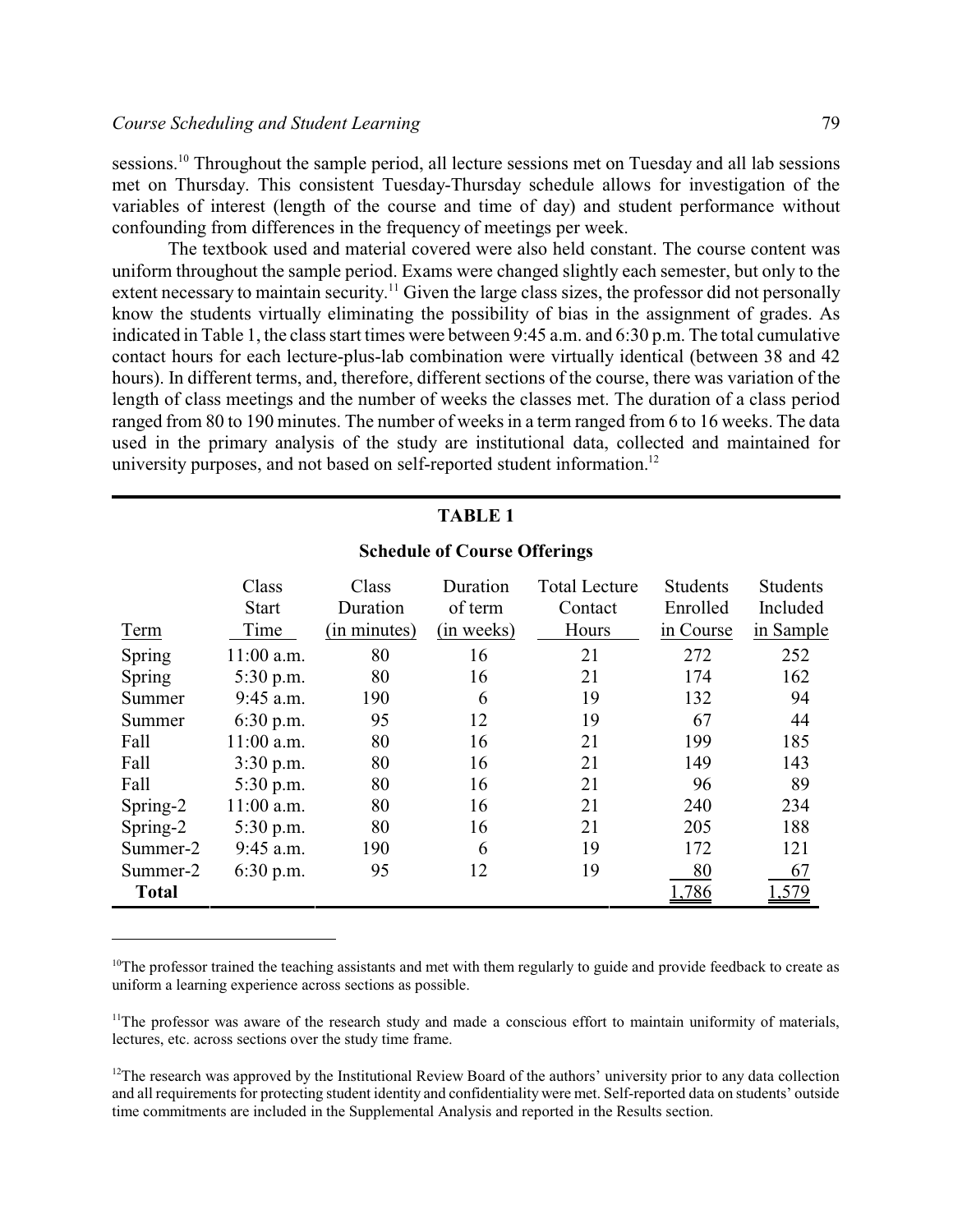### **Empirical Model**

Our first research question is whether the duration of the course is associated with student performance. Our field study allowed us to investigate 6-, 12- and 16-week terms. We model student performance as a function of the duration of the course and other variables known to impact student performance. We specify our model for the first research question as:

PERFORMANCE =  $\alpha + \beta_1$  6WEEKS +  $\beta_2$  12WEEKS +  $\beta_3$  AGE +  $\beta_4$  GENDER +  $\beta_5$  $\texttt{PARTTIME} + \beta_6 \text{ OVERLOAD} + \beta_7 \text{ CC} + \beta_8 \text{ GPA} + \varepsilon_{\rm k}$ 

Inclusion of the variables for age, gender, academic course load, whether the student transferred from a community college, and overall GPA are intended to control for other possible influences, as explained later.

To explore our second research question, whether the time of day of classes (day or night) is associated with student performance, we model student performance as a function of the time of day and other variables known to impact student performance. We do not include 6WEEK and 12 WEEK variables in this model because when the course was taught in the 6-week term, the classes met only during the day, and when taught in the 12-week term, the classes met only at night.<sup>13</sup> We specify our model for the second research question as:

PERFORMANCE = 
$$
\alpha + \beta_1
$$
 DAY +  $\beta_2$  AGE +  $\beta_3$  GENDER +  $\beta_4$  PARTTIME +  $\beta_5$   
OVERLOAD +  $\beta_6$  CC +  $\beta_7$  GPA + ε<sub>k</sub>

#### **Student Performance Measurement**

The study uses final exam grade indicating student performance (PERFORMANCE) as the dependent variable. The final exam was administered during class and consisted of multiple-choice questions selected from the test bank provided by the textbook publisher. Final exams administered over the study period were all comprehensive and included fifty items.

#### **Course Characteristics**

The variable of interest in our first research question is the duration of the course. To capture the duration of the course, the study includes two indicator variables. The first indicator variable, 6WEEKS, is equal to one if the student is taking the course in a six-week term and zero otherwise. The second indicator variable, 12WEEKS, is equal to one if the student is taking the course in a 12 week term and zero otherwise. A significant positive (negative) coefficient on 6WEEKS indicates that students in a 6-week term perform better (worse) than students in a 16-week term. A significant positive (negative) coefficient on 12WEEKS indicates that students in a 12-week term perform better (worse) than students in a 16-week term.

To address the second research question on student performance in day and night classes, in a separate regression, we include DAY in the model to capture whether the course is taught during the day or evening. DAY is an indicator variable equal to one if the course began before 5 p.m. and equal to zero otherwise. A significant positive (negative) coefficient on DAY indicates that students

<sup>&</sup>lt;sup>13</sup>We later provide supplemental analysis on subsets of the data to further examine the effects of time of day and duration of the course on student performance.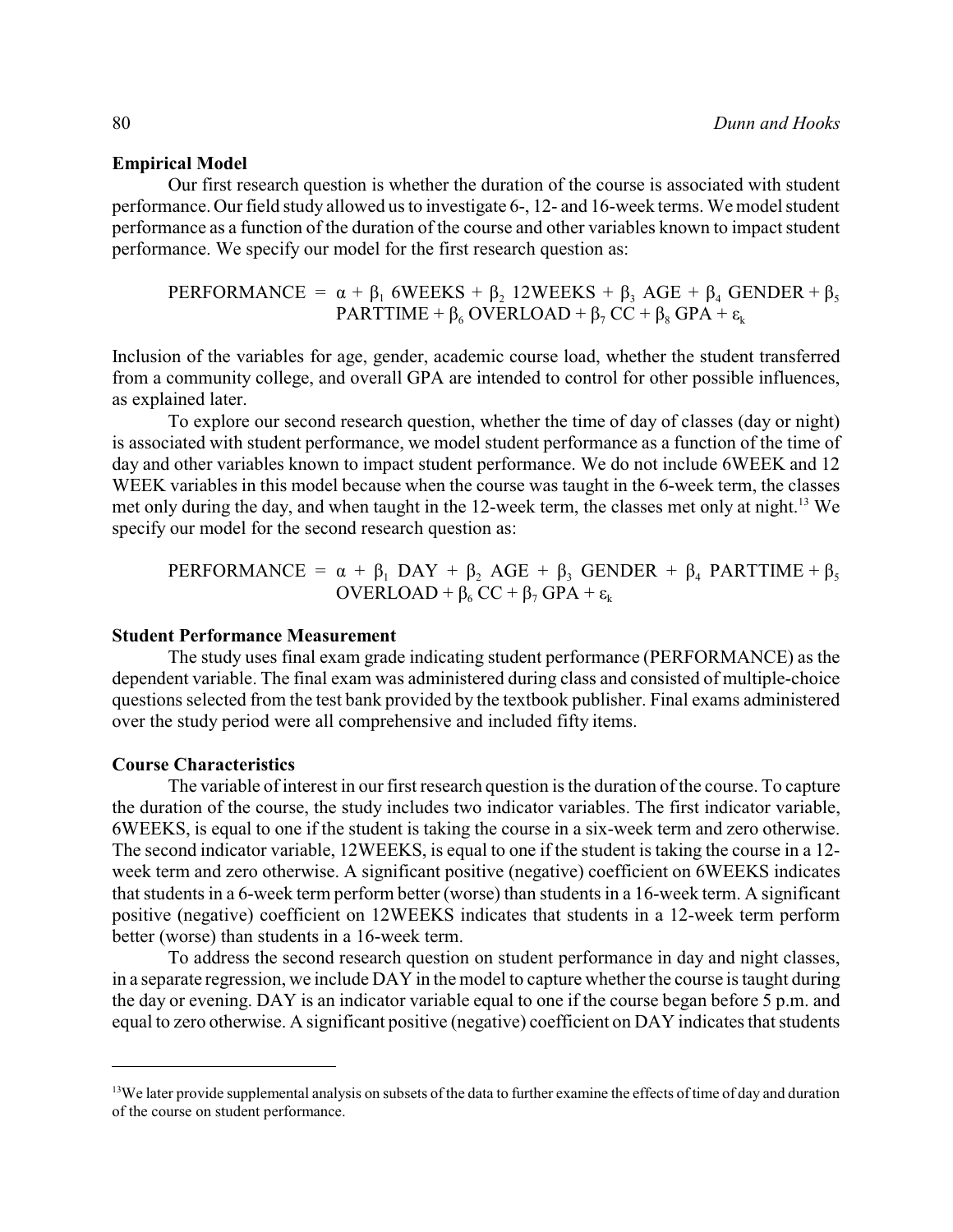in sections beginning before 5 p.m. performed better (worse) than students in sections beginning after 5 p.m. As described more fully in the Supplemental Analysis section, the 6- and 16-week semesters included day classes and the 12- and 16-week semesters included night classes. The 6 week semester did not have night classes and the 12-week semester did not have day classes.

#### **Student Characteristics**

As discussed previously, research has shown that age, gender, and prior academic performance affect student performance and, therefore, these variables are included here for RQ1 and RQ2. This study also includes variables not predominant in previous research that capture whether a student is taking more or less than a normal "full time" load (with consideration that a full time load in a shortened summer term is less than a full time load in a traditional 16-week term) and whether a student has transferred from a community college. In summary, the student characteristics variables included in the primary analysis for RQ1 and RQ2 are AGE, GENDER, PARTTIME, OVERLOAD, CC and GPA.

AGE is an indicator variable equal to one if the student is less than 25 years of age and equal to zero otherwise.<sup>14</sup> A significant positive (negative) coefficient on AGE indicates that students under 25 years of age performed better (worse) than students 25 years of age or older.<sup>15</sup> GENDER is an indicator variable equal to one if the student is female, and zero if the student is male. A significant positive (negative) coefficient on GENDER indicates that female students performed better (worse) than male students. PARTTIME is equal to one if the number of credit hours taken during the term is less than required for full-time status. Otherwise, PARTIME is equal to zero. OVERLOAD is equal to one if the number of credit hours taken during the term is greater than fulltime status. Otherwise, OVERLOAD is equal to zero.<sup>16</sup>

Intuitively, we suspect that the amount of time a student has available should impact academic performance. The ideal measure of available time captures not only academic time commitments, but also time commitments outside of school such as for job and family obligations. However, information on commitments outside of school requires self-reported data. The level of reliability that can be attributed to those data is unknown. Consequently, the primary analysis considers only the number of credit hours for which a student is registered while taking Principles of Accounting I by incorporating whether a student's academic course load is classified as part time, full time or more. Self-reported student data on outside time commitments is included in the Supplemental Analysis.

The variable representing whether a student has transferred from a community college also derives from intuitive concerns and, although an admittedly imperfect measure, was intended to

 $^{14}$ Age 25 is frequently used as the dividing point between traditional age college students and adult learners (Wlodkowski et al., 2001; Wlodkowski, 2003).

 $15$ Regressions were also performed with age included as a continuous variable. The outcome produced similar results to those reported when age is used to develop categories of traditional and adult age learners. Consequently, only the categories of younger than 25 years and 25 years and older are reported in the remainder of the paper.

<sup>&</sup>lt;sup>16</sup>PARTTIME and OVERLOAD are based on the credit hours required for full-time status. Full-time status for summer term is between six and twelve credit hours and full-time status for all other termsis between twelve and fifteen semester hours.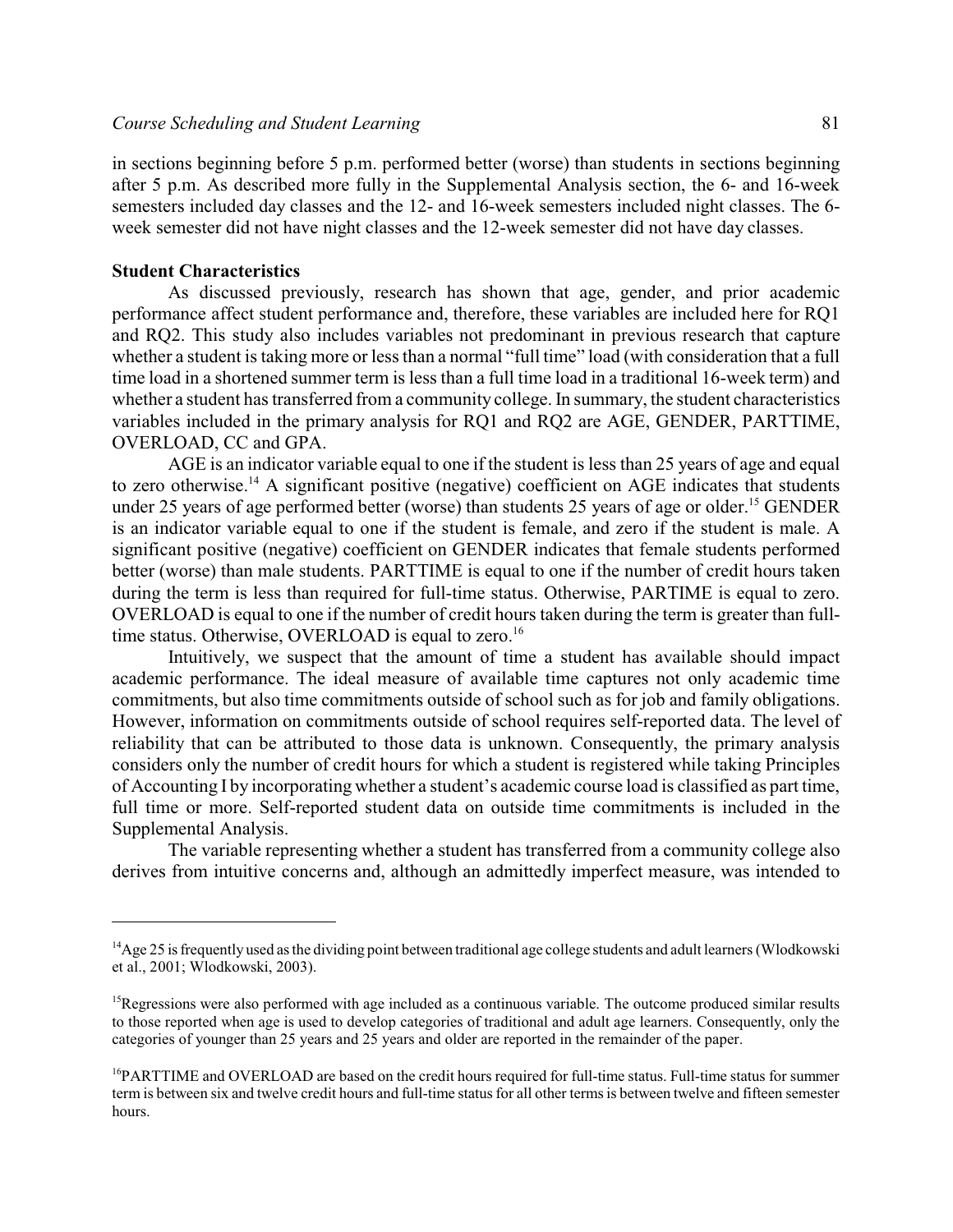augment GPA as an indicator of academic performance.<sup>17</sup> GPA is, by nature, vulnerable to subjective influences. The community college transfer variable was intended to control for the possibility of any systematically different grading processes between two and four year colleges that might be embedded in the GPA variable.<sup>18</sup> CC is equal to one if the student transferred from a community college and equal to zero otherwise.

GPA is the student's grade point average (4.0 scale) on all coursework completed prior to taking Principles of Accounting I.

#### **RESULTS**

#### **Descriptive Statistics**

Means and standard deviations of the variables included in the analysis for the full sample and relevant subgroups are reported in Table 2. The final exam performance mean for the full sample is 59.92. The highest mean performance score is found for students who took the course in the 12-week terms with a final exam mean of 66.24.

#### **TABLE 2**

#### **Descriptive Statistics**

|                                    |       | Mean (Standard Deviation) |               |  |
|------------------------------------|-------|---------------------------|---------------|--|
|                                    | N     | $GPA*$                    | Final Exam    |  |
| Full Sample                        | 1,579 | 2.79(0.52)                | 59.92 (23.87) |  |
| 6 Week Terms                       | 215   | 2.88(0.56)                | 64.55 (22.21) |  |
| 12 Week Terms                      | 111   | 2.74(0.49)                | 66.24 (19.95) |  |
| 16 Week Terms                      | 1,253 | 2.78(0.49)                | 58.56 (24.28) |  |
| Daytime Classes                    | 1,029 | 2.81(0.54)                | 60.65(22.40)  |  |
| <b>Night Classes</b>               | 550   | 2.75(0.49)                | 58.55 (26.36) |  |
| <b>Adult Learners</b>              | 195   | 2.76(0.50)                | 60.94 (28.32) |  |
| <b>Traditional Age</b>             | 1,384 | 2.79(0.52)                | 59.77 (23.18) |  |
| Males                              | 865   | 2.72(0.51)                | 60.06 (24.28) |  |
| Females                            | 714   | 2.87(0.51)                | 59.75 (23.37) |  |
| Part Time                          | 239   | 2.70(0.55)                | 59.39 (26.04) |  |
| Full Time                          | 1,236 | 2.80(0.51)                | 59.71 (23.60) |  |
| Overload                           | 104   | 2.86(0.56)                | 63.60 (21.62) |  |
| <b>Community College Transfers</b> | 333   | 2.77(0.46)                | 56.67 (26.20) |  |
| $\text{* Scale} = 1$ to 4          |       |                           |               |  |

<sup>17</sup>Other studies across a wide range of subject matter that address student performance have sometimes included variables such as standardized test scores (SAT, ACT) as additional indicators of student academic ability or performance. Since students in this study are at least college sophomores, pre-college standardized test scores were thought to be of uncertain relevance. The community college transfer status included in this study can be viewed as additional academic performance data, with a purpose parallel to that of SAT or ACT scores included in other studies. SAT scores are included in the supplemental analysis.

 $18$ At the study university, credits for courses taken at two-year colleges transfer in, and the overall GPA earned by a student while at a two-year college embeds in the student's four-year cumulative GPA.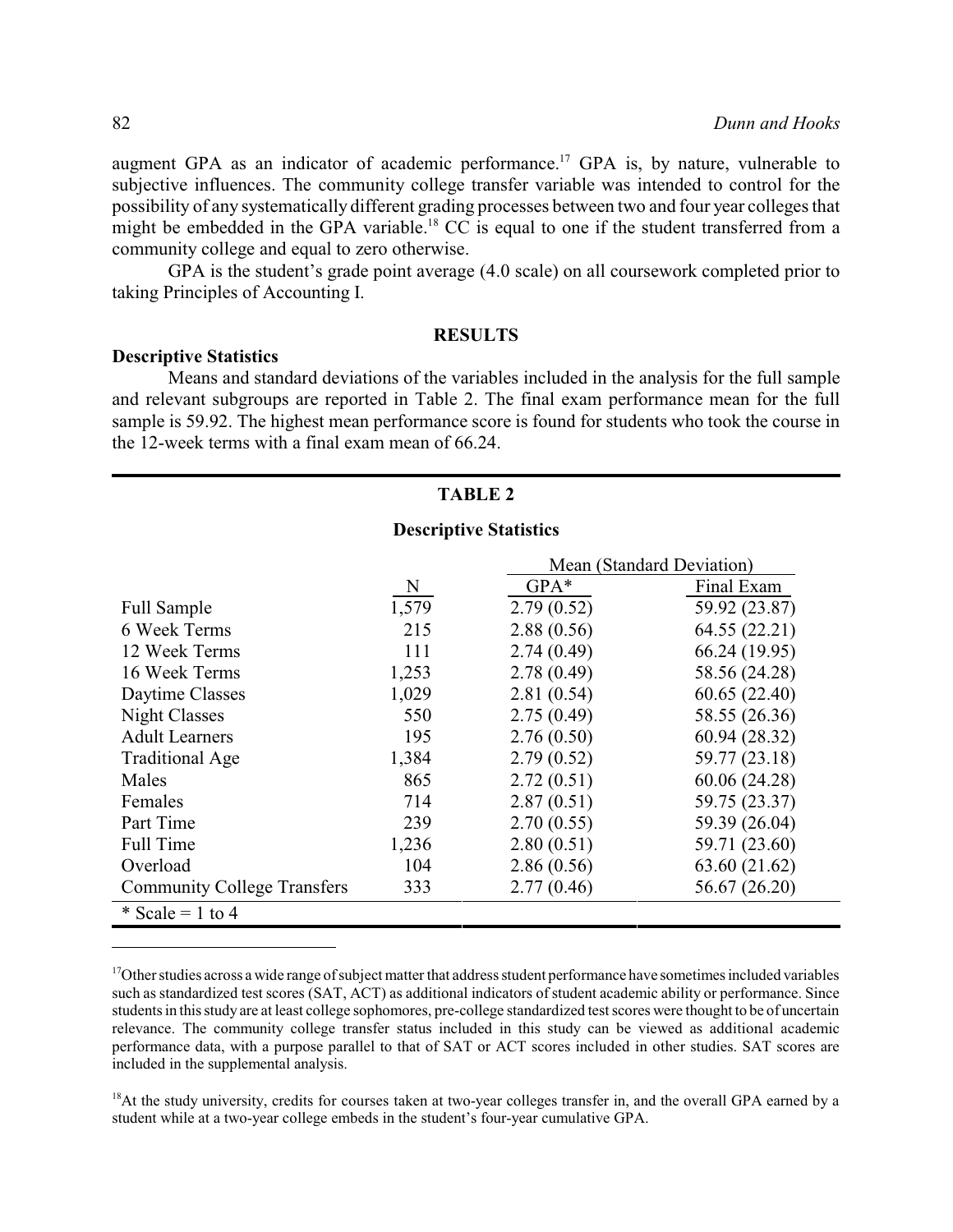#### *Course Scheduling and Student Learning* 83

Fewer students took the course during the summer terms with only 215 students (13% of the full sample) in the 6-week terms and 111 students (7% of the full sample) in the 12-week terms. The sample consisted of 1,029 students who took the course during the day (65%) and 550 who took the course at night (35%). Students were divided into 1,384 of traditional age (87%) and 195 adult learners (13%). The sample was nearly equally divided based on gender, with 714 females (45%) and 865 males (55%). Regarding course load, 1,236 students (78%) were in the full time category, 239 (15%) were part-time, and 104 (7%) were classified as having a course overload. Three hundred thirty three students (21%) had transferred from a community college.

The average GPA of the full sample was 2.79. The subgroups with the highest GPAs are the students taking the course in 6-week terms  $(GPA = 2.88)$  and females  $(GPA = 2.87)$ .

Pearson correlation coefficients are reported in Table 3. As expected, a strong positive correlation exists between GPA and performance on the final exam. Being younger than 25 years of age is negatively correlated with transferring from a community college and part time status. Being female is positively correlated with part time status and GPA. Part time status is also positively correlated with community college transfer and negatively with GPA.

Regarding the scheduling variables of interest in this study, the strong correlations shown between the variable DAY and the variables 6WEEKS, positive, and 12WEEKS, negative, reflect the exclusive day and night course offerings in the six and twelve weeks terms, respectively. Being under 25 is negatively correlated with being in the 12-week term and positively associated with a daytime schedule. (These correlations are consistent since the 12-week term is only night classes.) A compressed 6- or 12-week term is positively associated with part time status, while a daytime schedule (which encompasses both 6- and 16- week terms is negatively associated with part time status. The 6-week term is also positively correlated with overload status. Community college transfer is positively associated with a 12-week term and negatively associated with a daytime schedule.

These correlations support including in the regressions, as controls, the variables representing student characteristics to effectively analyze the impact of term length and time of day on student performance.

#### **Course Duration and Time of Day**

Consistent with Kealey et al. (2005), we performed OLS regression to investigate our RQ1 and RQ2.<sup>19</sup> Table 4 reports the regression results. For RQ1 addressing the number of weeks in a term, the coefficients are positive and significant for both 6WEEKS ( $\beta$  = 4.60) and 12WEEKS ( $\beta$  $= 8.20$ ). In other words, students who took Principles of Accounting I in a shortened term, either of a 6- or 12-week length, performed significantly better on their final exams than students who took the course in a 16-week term.

The regression model for RQ2 addressing the time of day at which a class meets includes the variable DAY and deletes the variables 6WEEKS and 12WEEKS. Again, this approach is used because the 12-week semester did not include day classes. Other variables remain the same. As shown in Table 4, the regression coefficient on DAY ( $\beta$  = 1.24) is not statistically significant. Table 4, column 3 reports OLS regression results that further explore RQ2. When only data for the full

 $19$ Given that our dependent variable is constrained between 0 and 100, we also replicated our analysis using a tobit regression model. The results were qualitatively unchanged.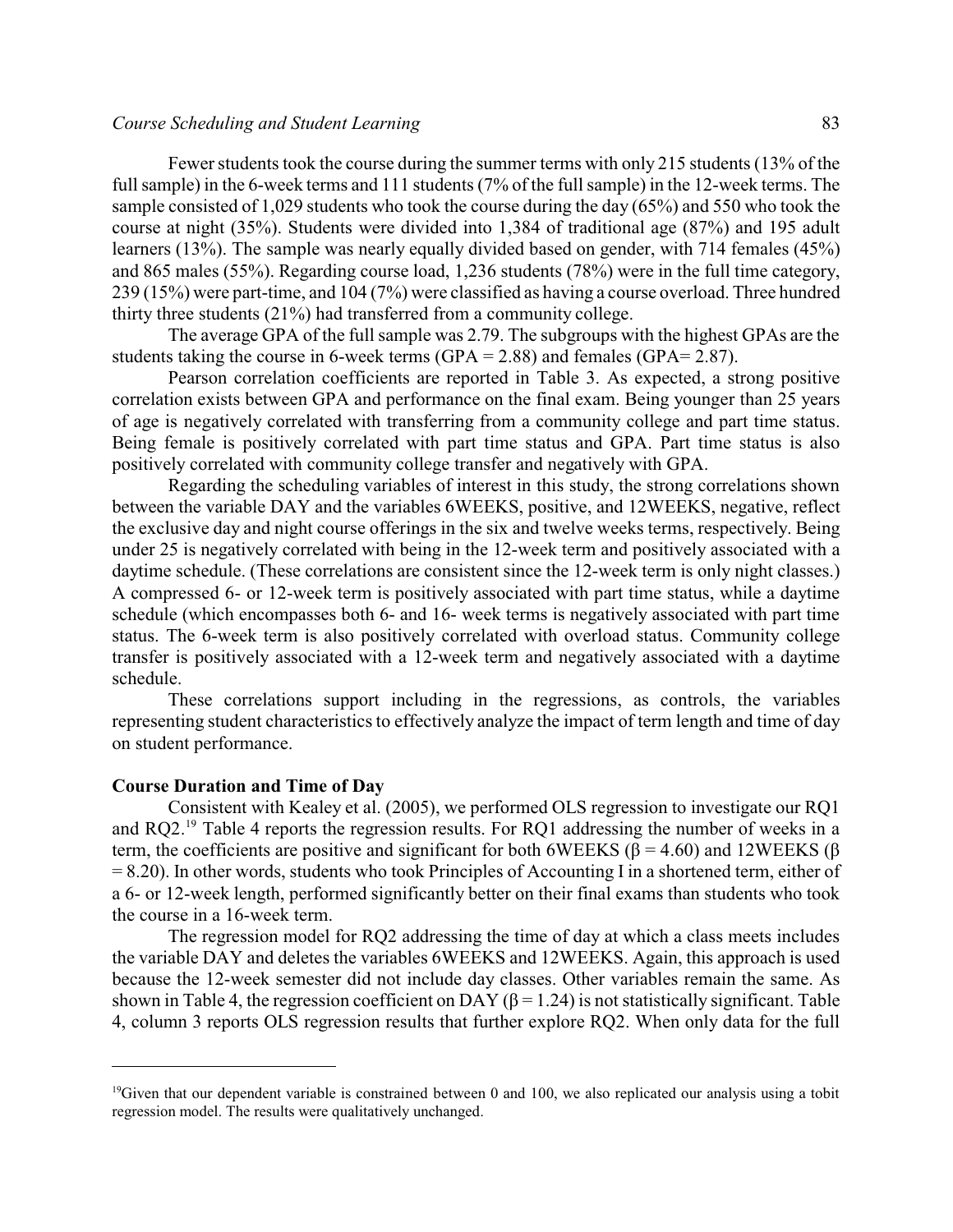# **Pearson Correlation Coefficients**

|                   | <b>FINAL</b> | 6            | 12              |           |                       |               |                |            |            |            |
|-------------------|--------------|--------------|-----------------|-----------|-----------------------|---------------|----------------|------------|------------|------------|
|                   | <b>EXAM</b>  | <b>WEEKS</b> | <b>WEEKS</b>    | DAY       | AGE                   | <b>GENDER</b> | <b>PARTIME</b> | OVERLOAD   | CC         | <b>GPA</b> |
| <b>FINAL EXAM</b> | 1.00         | $0.07***$    | $0.07***$ -0.04 |           | $-0.01*$              | $-0.00$       | $-0.00$        | 0.04       | $-0.07***$ | $0.36***$  |
| 6WEEKS            |              | 1.00         | $-0.10***$      | $0.29***$ | 0.02                  | $0.05**$      | $0.13***$      | $0.14***$  | 0.02       | $0.06**$   |
| 12WEEKS           |              |              | 1.00            |           | $-0.38***$ $-0.17***$ | 0.00          | $0.13***$      | 0.03       | $0.08***$  | $-0.02$    |
| <b>DAY</b>        |              |              |                 | 1.00      | $0.20***$             | $-0.01$       | $-0.14***$     | $0.05**$   | $-0.13***$ | $0.05**$   |
| AGE               |              |              |                 |           | 1.00                  | $-0.05*$      | $-0.26***$     | 0.01       | $-0.35***$ | 0.01       |
| <b>GENDER</b>     |              |              |                 |           |                       | 1.00          | $0.09***$      | 0.04       | $0.06**$   | $0.14***$  |
| <b>PARTTIME</b>   |              |              |                 |           |                       |               | 1.00           | $-0.11***$ | $0.15***$  | $-0.07***$ |
| <b>OVERLOAD</b>   |              |              |                 |           |                       |               |                | 1.00       | $-0.03$    | 0.03       |
| CC                |              |              |                 |           |                       |               |                |            | 1.00       | $-0.02$    |
| <b>GPA</b>        |              |              |                 |           |                       |               |                |            |            | 1.00       |

\*, \*\*, \*\*\* <.10, <.05, and <.01, respectively

FINALEXAM = Points earned on final exam divided by all points available on the final exam multiplied by 100;

| 6WEEKS          | $= 1$ if course is taught in 6 weeks, 0 otherwise;                                                     |
|-----------------|--------------------------------------------------------------------------------------------------------|
| 12WEEKS         | $= 1$ if course is taught in 12 weeks, 0 otherwise;                                                    |
| <b>DAY</b>      | $= 1$ if course is began before 5 p.m., 0 otherwise;                                                   |
| AGE             | $=$ 1 is student is less than 25 years of age at the start of the course, 0 otherwise;                 |
| <b>GENDER</b>   | $= 1$ if student is female, 0 otherwise;                                                               |
| <b>PARTTIME</b> | $=$ 1 if student is taking less than a full-time course load, 0 otherwise;                             |
| <b>OVERLOAD</b> | $=$ 1 if student is taking more than a full-time course load, 0 otherwise;                             |
| CC              | $=$ 1 if student transferred from a community college, 0 otherwise;                                    |
| <b>GPA</b>      | $=$ Student grade point average (on a 4.0 scale) immediately prior to taking principles of accounting. |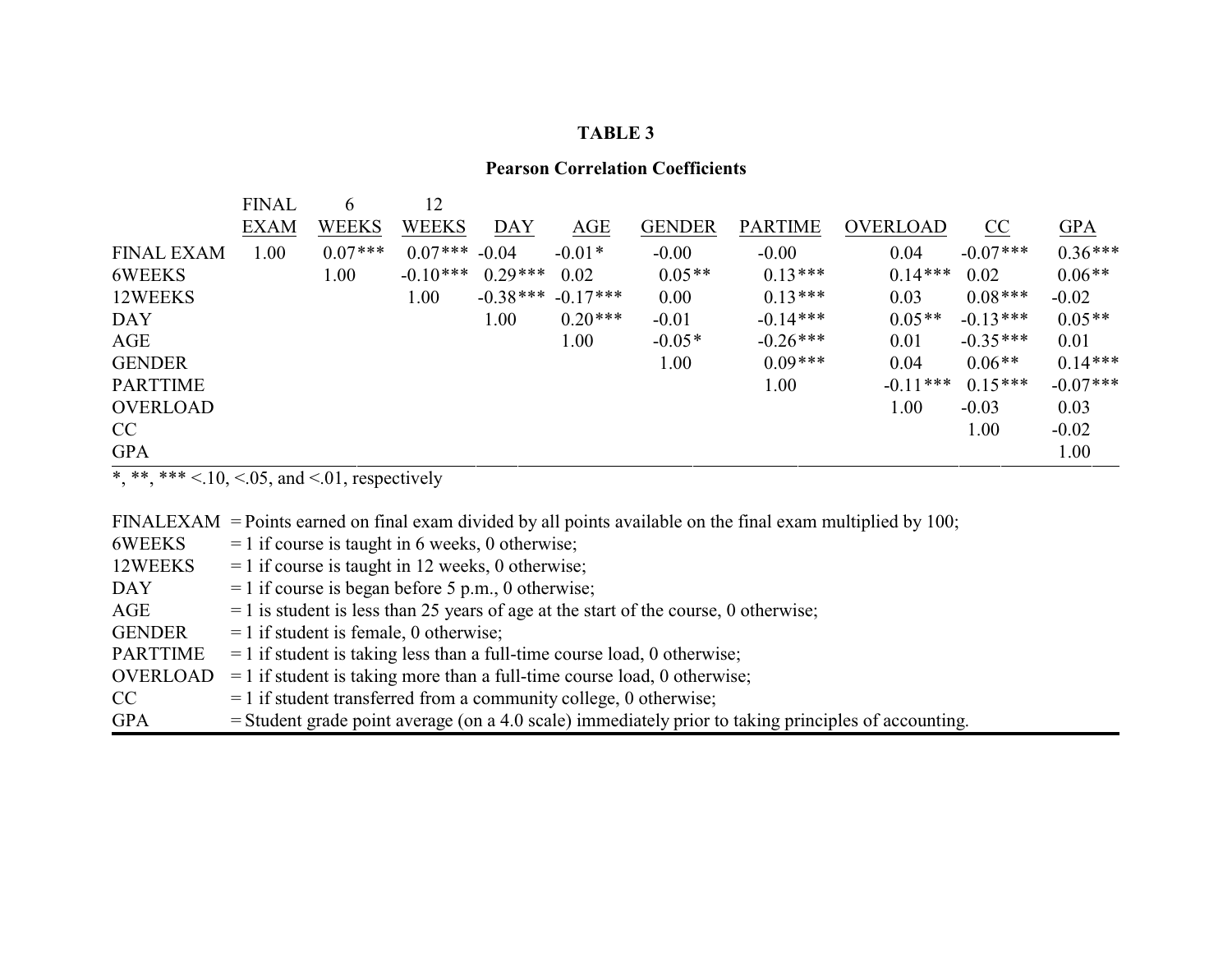# **Association Between Performance in Principles of Accounting** and Course and Student Characteristics

PERFORMANCE =  $\alpha + \beta_1$  6WEEKS +  $\beta_2$  12WEEKS +  $\beta_3$  AGE +  $\beta_4$  GENDER +  $\beta_5$ PARTTIME +  $\beta_6$  OVERLOAD +  $\beta_7$  CC +  $\beta_8$  GPA +  $\varepsilon_k$ 

# PERFORMANCE =  $\alpha + \beta_1$  DAY +  $\beta_2$  AGE +  $\beta_3$  GENDER +  $\beta_4$  PARTTIME +  $\beta_5$ OVERLOAD +  $\beta_6$  CC +  $\beta_7$  GPA +  $\varepsilon_k$

|             |             |                                         |             | Time of Day(Sixteen |                    |
|-------------|-------------|-----------------------------------------|-------------|---------------------|--------------------|
|             |             |                                         |             |                     |                    |
|             |             | Sample) ( $N = 1,579$ )                 |             | $(N = 1,253)$       |                    |
| Estimated   |             | Estimated                               |             | Estimated           |                    |
| Coefficient | t-statistic | Coefficient                             | t-statistic | Coefficient         | t-statistic        |
| $17.23***$  | 4.8         | $17.71***$                              | 4.9         | $14.95***$          | 3.5                |
| $4.60***$   | 2.7         |                                         |             |                     |                    |
| $8.20***$   | 3.7         |                                         |             |                     |                    |
|             |             | 1.24                                    | 1.0         | 2.09                | 1.5                |
| $-2.86$     | 1.5         | $-3.68*$                                | 2.0         | $-4.09**$           | 1.7                |
| $-2.93***$  | 2.6         | $-2.89**$                               | 2.5         | $-2.61**$           | 2.0                |
| 0.52        | 0.3         | 1.97                                    | 1.2         | $-0.09$             | 0.0                |
| 1.59        | 0.7         | 2.88                                    | 1.3         | 0.85                | 0.3                |
| $-4.79***$  | 3.2         | $-4.52***$                              | 3.1         | $-5.50***$          | 3.2                |
| $16.51***$  | 15.3        | $16.60***$                              | 15.3        | $17.28***$          | 13.7               |
| 14.4%       |             | 13.5%                                   |             | 13.8%               |                    |
| 34.1***     |             | $36.1***$                               |             | 29.6***             |                    |
|             |             | <b>Course Duration</b><br>$(N = 1,579)$ |             | Time of Day (Full   | Week Classes Only) |

\*,\*\*,\*\*\* <.10, <.05, and <.01, respectively

| FINALEXAM       | $=$ Points earned on final exam divided by all points available on the final exam      |
|-----------------|----------------------------------------------------------------------------------------|
|                 | multiplied by 100;                                                                     |
| 6WEEKS          | $= 1$ if course is taught in 6 weeks, 0 otherwise;                                     |
| 12WEEKS         | $= 1$ if course is taught in 12 weeks, 0 otherwise;                                    |
| DAY             | $= 1$ if course is began before 5 p.m., 0 otherwise;                                   |
| AGE             | $=$ 1 is student is less than 25 years of age at the start of the course, 0 otherwise; |
| <b>GENDER</b>   | $= 1$ if student is female, 0 otherwise;                                               |
| <b>PARTTIME</b> | $=$ 1 if student is taking less than a full-time course load, 0 otherwise;             |
| <b>OVERLOAD</b> | $=$ 1 if student is taking more than a full-time course load, 0 otherwise;             |
| CC              | $= 1$ if student transferred from a community college, 0 otherwise;                    |
| <b>GPA</b>      | $=$ Student grade point average (on a 4.0 scale) immediately prior to taking           |
|                 | principles of accounting.                                                              |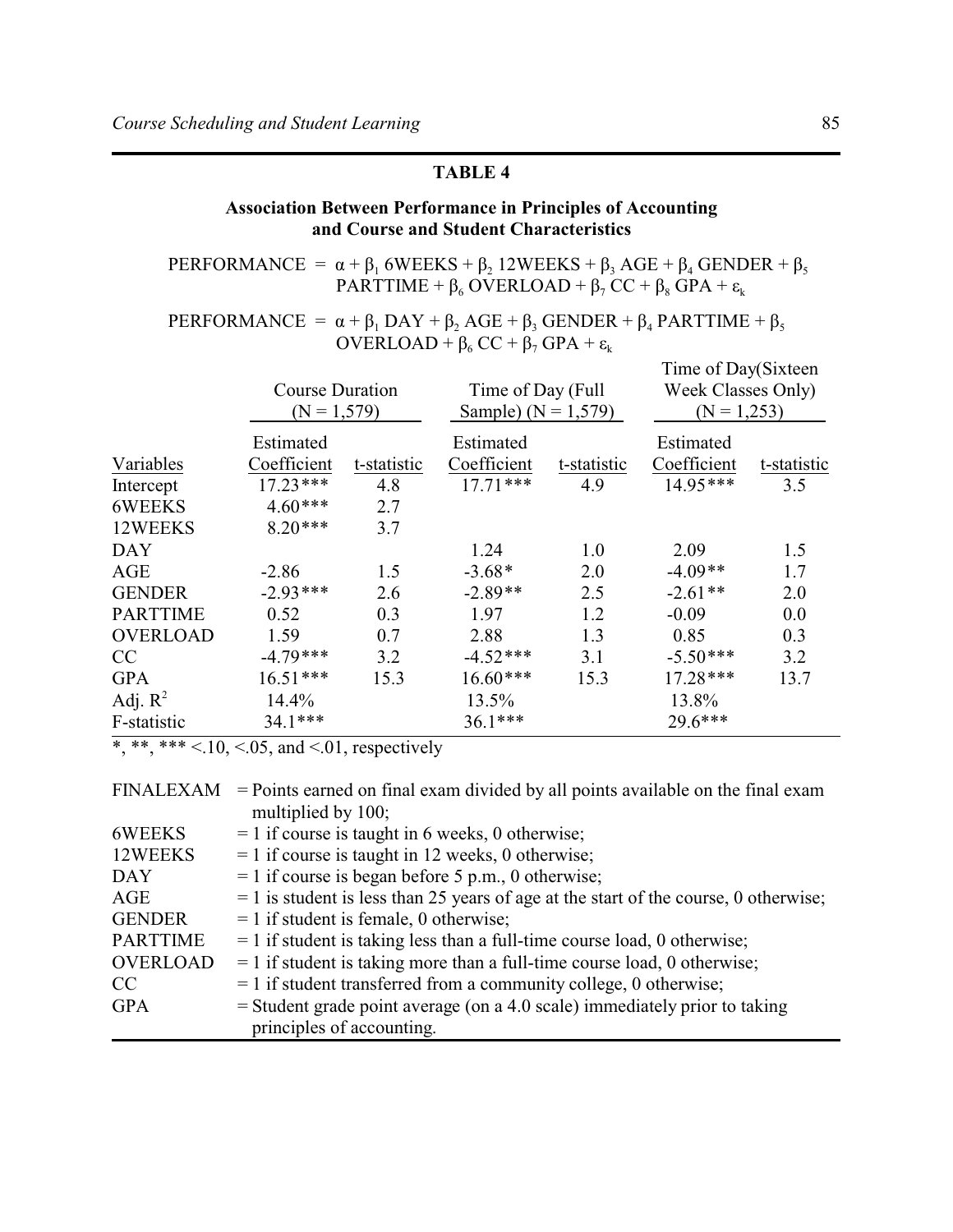length (16 week) terms are analyzed, the regression coefficient on DAY ( $\beta$  = 2.09) is again not statistically significant. This provides no evidence of any differences in the performance of Principles of Accounting I students in day or night classes, after controlling for other factors.<sup>20</sup>

#### **Control Variables**

The regression analyses of the full sample addressing RQ1 and RQ2 also provide information on the control variables. Results are shown in Table 4. Specific importance of control variables as related to the two research questions is also explained further in the next section on Supplemental Analysis.

As expected, the coefficients for GPA ( $\beta$  = 16.51,  $\beta$  = 16.60 and  $\beta$  = 17.28) are positive and significant. Thus, students with higher GPAs going into Principles of Accounting I complete the course with higher final exam grades.<sup>21</sup>

The coefficients for GENDER ( $\beta$  = -2.93,  $\beta$  = -2.89 and  $\beta$  = -2.61) and CC ( $\beta$  = -4.79,  $\beta$  = -4.52 and  $\beta$  = -5.50) are negative and significant. This means that females and those who had transferred from a community college did not perform as well on the final exam as males and those with only a four-year college history. AGE ( $\beta$  = -2.86,  $\beta$  = -3.68 and  $\beta$  = -4.09) is negative and significant only in the analysis examining day versus night students with results (shown in Table 4, columns 2 and 3) indicating students 25 years of age and older outperformed younger students.

The overall regression result on GENDER indicates that, in this sample, male students perform better than female students after controlling for other factors. As presented earlier, prior research results, although mixed, have often shown that female students outperform or perform no worse than their male counterparts. Consequently, the differing result in this study triggered further analysis. Univariate analysis (not tabulated) indicates that performance of female and male students in this sample is not significantly different.<sup>22</sup> Our other results of gender analysis are also mixed and preclude meaningful interpretation. We believe the mixed research results, including ours, justify ongoing research monitoring of gender and accounting student performance.

The coefficients on PARTTIME ( $\beta$  = 0.52,  $\beta$  = 1.97 and  $\beta$  = -0.09) and OVERLOAD ( $\beta$  = 1.59,  $\beta$  = 2.88 and  $\beta$  = 0.85) are not significant at conventional levels, providing no evidence that a student's overall course load influences performance.

### **Supplemental Analysis**

To further analyze the data, we estimate OLS regression results on subsets of the primary sample and additional data. These regression results are reported in Tables 5-7.

 $^{20}$ A finding of no significance brings the power of the tests into question. To address this concern, we calculated the power of model (1) and model (2). Both models are deemed to have sufficient power (greater than .90) to detect actual differences. We also perform diagnostics to address concerns related to correlation among the independent variables. This analysis does not indicate a problem with multicollinearity in the regression analysis as all Variance Inflation Factors are less than 2.3.

 $^{21}$ In addition, supplemental regression analysis with subsamples determined by median GPA provide results which are qualitatively similar to those provided in Table 4.

<sup>&</sup>lt;sup>22</sup>A statistically significant correlation (Pearson correlation coefficient = 0.143;  $p=0.01$ ), as can be seen in Table 3, exists between GENDER and GPA; however, diagnostics do not indicate a problem with multicollinearity as all Variance Inflation Factors are less than 2.3.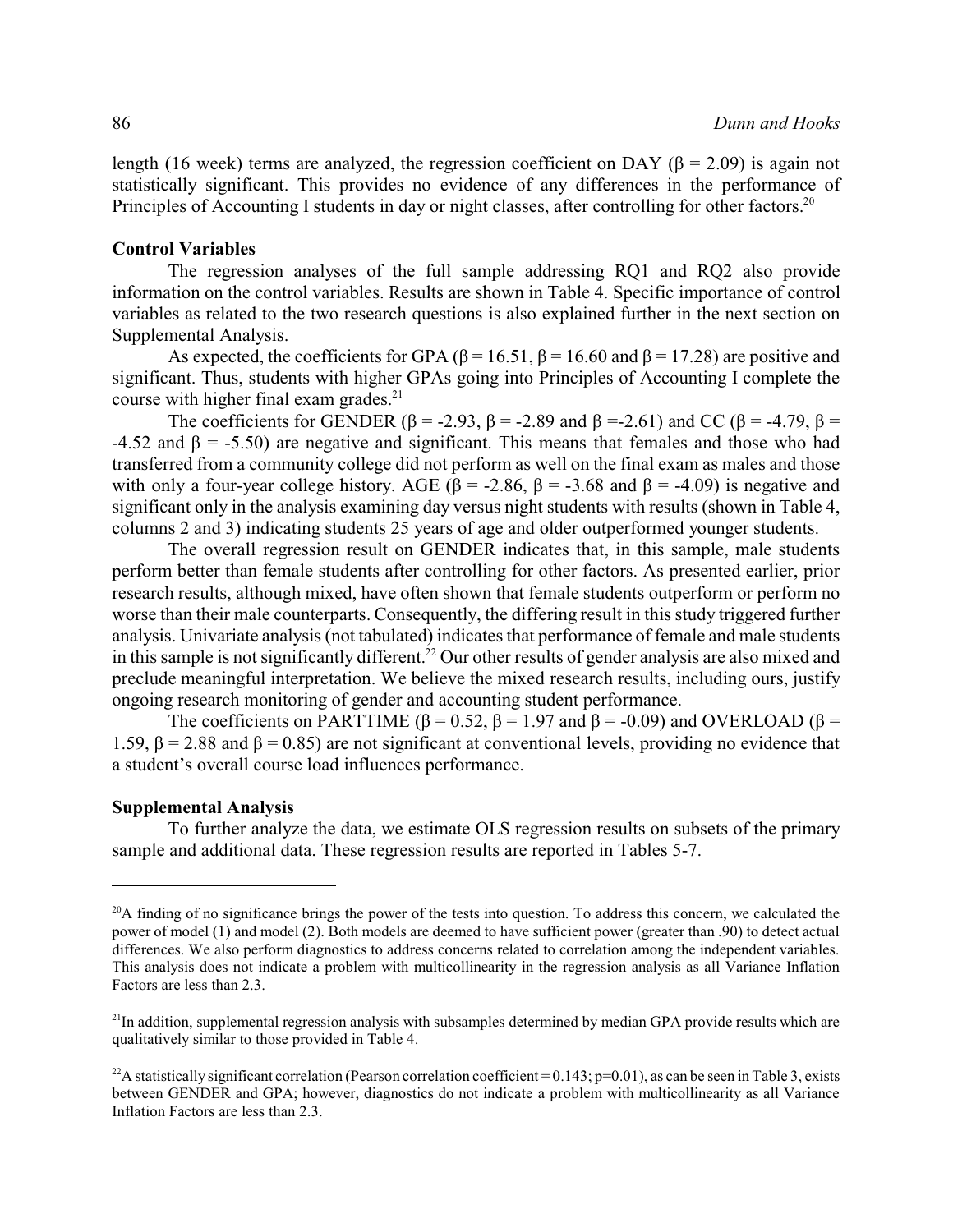## Association Between Performance in Principles of Accounting and Course and **Student Characteristics for Adult Learners and Traditional Age Learners**

PERFORMANCE =  $\alpha + \beta_1$  6WEEKS +  $\beta_2$  12WEEKS +  $\beta_3$  GENDER +  $\beta_4$ PARTTIME +  $\beta_5$  OVERLOAD +  $\beta_6$  CC +  $\beta_7$  GPA +  $\varepsilon_k$ 

|                 | Adult Learners $(N=195)$     |             | Traditional Age Students ( $N=1,384$ ) |             |  |
|-----------------|------------------------------|-------------|----------------------------------------|-------------|--|
| Variables       |                              |             |                                        |             |  |
| $(N=195)$       | <b>Estimated Coefficient</b> | t-statistic | <b>Estimated Coefficient</b>           | t-statistic |  |
| Intercept       | $-4.45$                      | 0.4         | $17.63***$                             | 5.5         |  |
| 6WEEKS          | 3.00                         | 0.5         | $5.09***$                              | 2.9         |  |
| 12WEEKS         | $9.35**$                     | 2.1         | $8.68***$                              | 3.3         |  |
| <b>GENDER</b>   | $-8.24**$                    | 2.4         | $-2.08*$                               | 1.7         |  |
| <b>PARTTIME</b> | $8.41**$                     | 2.3         | $-2.47$                                | 1.3         |  |
| <b>OVERLOAD</b> | $-3.38$                      | 0.4         | 2.38                                   | 1.0         |  |
| CC              | $-13.65***$                  | 3.8         | $-2.56$                                | 1.6         |  |
| <b>GPA</b>      | $26.20***$                   | 7.5         | $15.16***$                             | 13.5        |  |
| Adj. $R^2$      | 28.7%                        |             | 12.8%                                  |             |  |
| F-statistic     | $12.2$ ***                   |             | $30.1$ ***                             |             |  |

\*, \*\*\*  $\times$  10,  $\times$  05, and  $\times$  01, respectively

| <b>FINALEXAM</b> | $=$ Points earned on final exam divided by all points available on the final exam |
|------------------|-----------------------------------------------------------------------------------|
|                  | multiplied by 100;                                                                |
| 6WEEKS           | $= 1$ if course is taught in 6 weeks, 0 otherwise;                                |
| 12WEEKS          | $= 1$ if course is taught in 12 weeks, 0 otherwise;                               |
| <b>GENDER</b>    | $= 1$ if student is female, 0 otherwise;                                          |
| <b>PARTTIME</b>  | $=$ 1 if student is taking less than a full-time course load, 0 otherwise;        |
| <b>OVERLOAD</b>  | $=$ 1 if student is taking more than a full-time course load, 0 otherwise;        |
| CC               | $=$ 1 if student transferred from a community college, 0 otherwise;               |
| <b>GPA</b>       | $=$ Student grade point average (on a 4.0 scale) immediately prior to taking      |
|                  | principles of accounting.                                                         |

Adult and traditional age learners. Learning-environment related performance differences between adult- and traditional-age learners continues to be of interest because of prior research outcomes.<sup>23</sup> Accordingly, the effects of duration of the course, the topic of interest in RQ1, may differ for the two student age groups. To explore for effects of variables that differ with age, we include separate analysis for adult learners (over 25 years of age) and traditional age students (25 years of age and under). As reported in Table 5, the results for adult learners diverge from the full sample in two

<sup>&</sup>lt;sup>23</sup>Specifically, as relates to accounting students, Carrington (2010) found that traditional age Intermediate Accounting students performed worse with a 3-day per week class meeting schedule.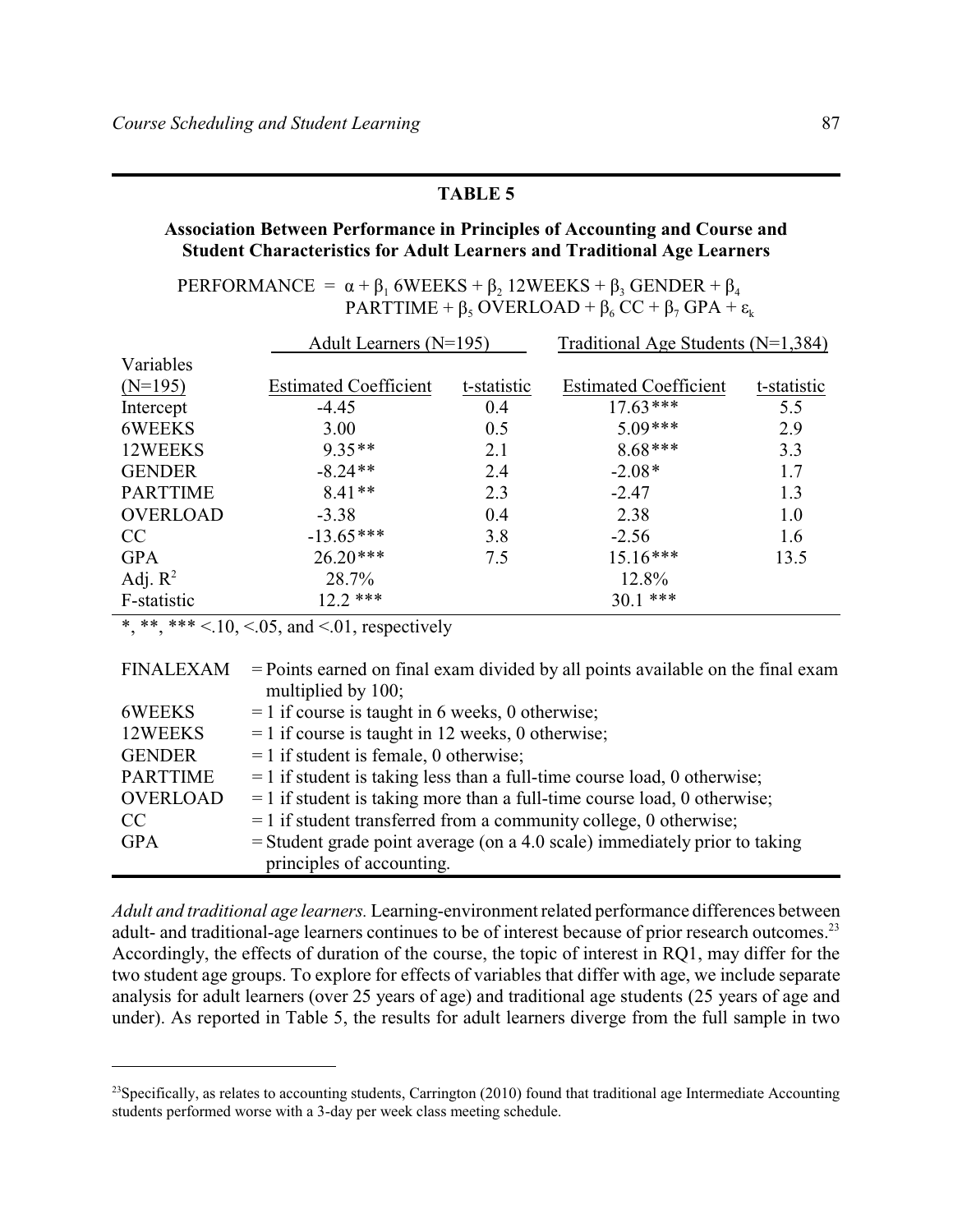ways. One divergence is no difference in final exam performance of adult learners in the 6- and 16 week terms. Adult learners in the 6-week term do not perform better on the final exam than adult learners in the 16-week term ( $\beta$  = 3.00). The second divergence is that for adult learners the coefficient on PARTTIME ( $\beta$  = 8.41) is positive and significant. This suggests that adult learners taking a part-time course load outperform adult learners with a fulltime course load. This outcome is consistent with an expectation that students with greater demands on their time do not perform as well.

The results for the traditional-age-learner subsample are generally consistent with the full sample results except that having transferred from a community college ( $\beta$  = -2.56) does not show the significant, negative findings. Collectively, these results suggest that traditional age learners receive as much or more benefit from a shorter-term course as adult learners.

*Day and night classes.* To examine RQ2 in greater depth, we compare students taking the class during the day in the 6-week term to students taking the class during the day in the 16-week term. The results are reported in columns 1 and 2 of Table 6. We only include students taking principles of accounting in day sections in the reported analysis. Again, we do not include the students in the 12-week terms because during the 12-week terms the class was only offered at night. The results indicate that day students in the 6-week terms perform better on the final exam than day students in the 16-week terms ( $\beta$  = 3.87). In the 6- and 16-week day-student analysis, AGE is not significant  $(\beta = 0.72)$ . All other results are consistent with our full sample analysis.

We compare students taking the class at night in the 12-week term to students taking the class at night during the 16-week term. Results are reported in columns 3 and 4 of Table 6. We do not include students in the 6-week term in this specific analysis because in the 6-week term the course was only offered during the day. The results indicate that night students in the 12-week class perform better than night students in the 16-week class ( $\beta$  = 9.45). In the 12- and 16-week night student analysis, GENDER ( $\beta$  = -1.20) is not significant. Overall, these results indicate a learning benefit from a shorter semester, regardless of the class time of day.

*Males and females.* We also estimate separate regressions for male and female students. Results are reported in Table 7. When only male students are included in the analysis, the results are virtually identical to those in the full sample analysis. However, when only the female students are included, the analysis reveals different results. Consistent with the full sample analysis, the coefficients on 12WEEKS ( $\beta$  = 9.82) and GPA ( $\beta$  = 18.27) are positive and significant for the female students. However, unlike the full sample results, the coefficients on AGE ( $\beta$  = 0.13) and CC ( $\beta$  = -2.37) are not statistically significant. These findings suggest that there are no differences in performance between adult female learners and traditional age female learners. In addition, attending community college prior to taking principles of accounting results in no difference in performance in the female population. Finally, unlike the full sample results, female students taking the course in 6 weeks are no more likely to have better or worse performance on the final exam than female students taking the course in the traditional 16-week semester. As stated previously, our findings related to gender do not provide a clear picture. Therefore, since prior research provides mixed results, we believe ongoing monitoring of accounting student performance by gender may be warranted.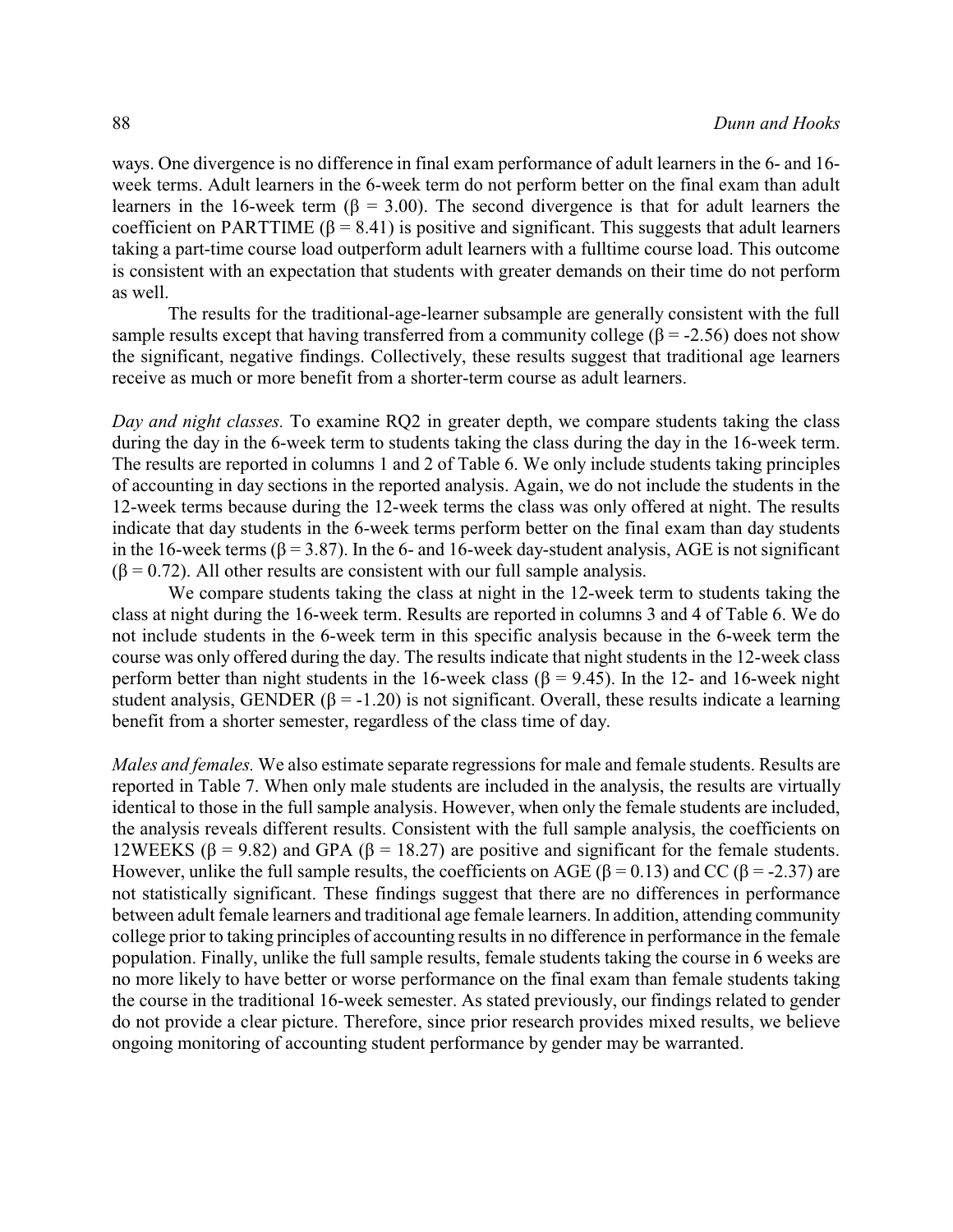# **Association Between Performance in Principles of Accounting and Course** and Student Characteristics for Day Classes and Night Classes

PERFORMANCE =  $\alpha + \beta_1$  6WEEKS +  $\beta_2$  12WEEKS +  $\beta_3$  AGE +  $\beta_4$  GENDER +  $\beta_5$  PARTTIME +  $\beta_6$  OVERLOAD +  $\beta_7$  CC +  $\beta_8$  GPA +  $\varepsilon_k$ 

|                 | Day Classes $(N=1,029)$      |             | Night Classes $(N=550)$      |             |  |
|-----------------|------------------------------|-------------|------------------------------|-------------|--|
| Variables       | <b>Estimated Coefficient</b> | t-statistic | <b>Estimated Coefficient</b> | t-statistic |  |
| Intercept       | $17.36***$                   | 4.0         | $13.08*$                     | 1.9         |  |
| 6WEEKS          | $3.87**$                     | 2.3         |                              |             |  |
| 12WEEKS         |                              |             | $9.45***$                    | 3.6         |  |
| AGE             | 0.72                         | 0.3         | $-6.76**$                    | 2.3         |  |
| <b>GENDER</b>   | $-3.91***$                   | 3.0         | $-1.20$                      | 0.6         |  |
| <b>PARTTIME</b> | 0.50                         | 0.2         | 0.38                         | 0.1         |  |
| <b>OVERLOAD</b> | 3.65                         | 1.5         | $-4.35$                      | 0.9         |  |
| CC              | $-3.60**$                    | 2.0         | $-6.38**$                    | 2.5         |  |
| <b>GPA</b>      | $15.59***$                   | 12.8        | 18.64***                     | 8.6         |  |
| Adj. $R^2$      | 14.9%                        |             | 14.0%                        |             |  |
| F-statistic     | $26.7***$                    |             | $13.8***$                    |             |  |

\*,\*\*,\*\*\* <.10, <.05, and <.01, respectively

|                 | $PERFORMANCE$ = Points earned on final exam divided by all points available on the final |
|-----------------|------------------------------------------------------------------------------------------|
|                 | exam multiplied by 100;                                                                  |
| 6WEEKS          | $= 1$ if course is taught in 6 weeks, 0 otherwise;                                       |
| 12WEEKS         | $= 1$ if course is taught in 12 weeks, 0 otherwise;                                      |
| AGE             | $=$ 1 if student is less than 25 years of age at the start of the course, 0              |
|                 | otherwise;                                                                               |
| <b>GENDER</b>   | $= 1$ if student is female, 0 otherwise;                                                 |
| <b>PARTTIME</b> | $=$ 1 if student is taking less than a full-time course load, 0 otherwise;               |
| <b>OVERLOAD</b> | $=$ 1 if student is taking more than a full-time course load, 0 otherwise;               |
| CC              | $=$ 1 if student transferred from a community college, 0 otherwise;                      |
| <b>GPA</b>      | $=$ Student grade point average (on a 4.0 scale) immediately prior to taking             |
|                 | principles of accounting.                                                                |

Lab sections. To control for the possibility of differences in lab sections, we followed the methodology suggested by Petersen (2009) and replicated our regression analysis with standard errors clustered by lab section. Results (not tabulated) were qualitatively the same as those reported.

Final exam schedule. Prior research has shown that final exams taken earlier in the day and earlier in the final exam schedule resulted in higher levels of performance than final exams given later in the day or later in the final exam week (Reed and Holley, 1989). We included indicator variables to control for the day within the final exam schedule the final exam was administered for each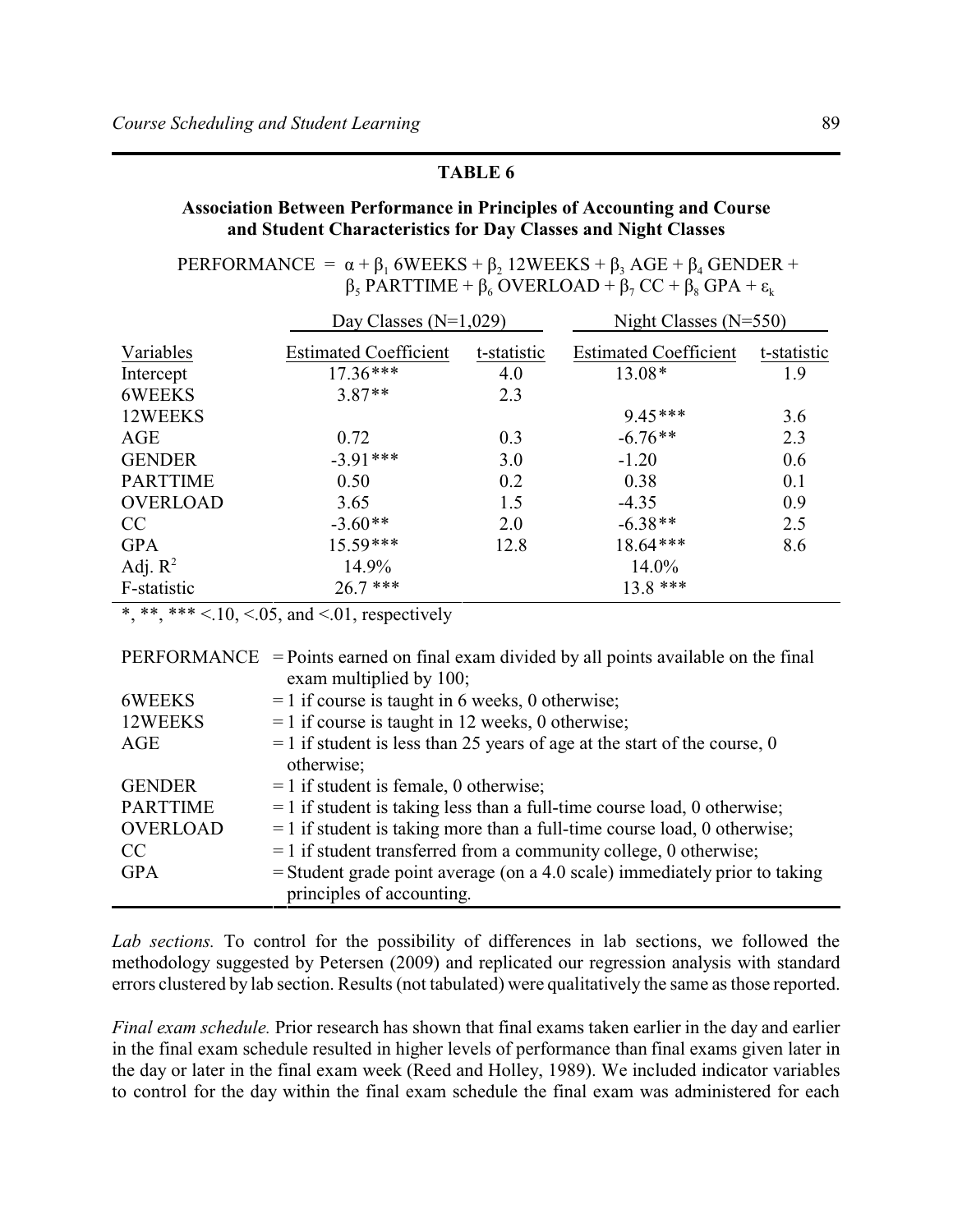# **Association Between Performance in Principles of Accounting and Course** and Student Characteristics for Male and Female Students

PERFORMANCE =  $\alpha + \beta_1$  6WEEKS +  $\beta_2$  12WEEKS +  $\beta_3$  AGE +  $\beta_4$  PARTTIME +  $\beta_5$  OVERLOAD +  $\beta_6$  CC +  $\beta_7$  GPA +  $\varepsilon_k$ 

|                 | Male Students $(N=865)$      |             | Female Students $(N=714)$    |             |  |
|-----------------|------------------------------|-------------|------------------------------|-------------|--|
| Variables       | <b>Estimated Coefficient</b> | t-statistic | <b>Estimated Coefficient</b> | t-statistic |  |
| Intercept       | $23.24***$                   | 4.6         | 6.68                         | 1.3         |  |
| 6WEEKS          | $5.95**$                     | 2.4         | 3.25                         | 1.4         |  |
| 12WEEKS         | $7.28**$                     | 2.3         | $9.82***$                    | 3.1         |  |
| AGE             | $-5.86**$                    | 2.1         | 0.13                         | 0.1         |  |
| <b>PARTTIME</b> | 2.48                         | 1.0         | $-1.29$                      | 0.6         |  |
| <b>OVERLOAD</b> | 3.12                         | 0.9         | $-0.33$                      | 0.1         |  |
| CC              | $-7.11***$                   | 3.4         | $-2.37$                      | 1.2         |  |
| <b>GPA</b>      | $15.30***$                   | 10.1        | $18.27***$                   | 11.8        |  |
| Adj. $R^2$      | 12.7%                        |             | 17.0%                        |             |  |
| F-statistic     | $18.9***$                    |             | $21.9***$                    |             |  |

\*,\*\*,\*\*\* <.10, <.05, and <.01, respectively

|                 | $PERFORMANCE$ = Points earned on final exam divided by all points available on the final |
|-----------------|------------------------------------------------------------------------------------------|
|                 | exam multiplied by 100;                                                                  |
| 6WEEKS          | $= 1$ if course is taught in 6 weeks, 0 otherwise;                                       |
| 12WEEKS         | $= 1$ if course is taught in 12 weeks, 0 otherwise;                                      |
| AGE             | $=$ 1 if student is less than 25 years of age at the start of the course, 0              |
|                 | otherwise;                                                                               |
| <b>PARTTIME</b> | $=$ 1 if student is taking less than a full-time course load, 0 otherwise;               |
| <b>OVERLOAD</b> | $=$ 1 if student is taking more than a full-time course load, 0 otherwise;               |
| CC              | $=$ 1 if student transferred from a community college, 0 otherwise;                      |
| <b>GPA</b>      | $=$ Student grade point average (on a 4.0 scale) immediately prior to taking             |
|                 | principles of accounting.                                                                |

section included in the sample (results not tabulated). The day of the final exam was not significantly related to the performance variable, and there were no qualitative changes in the previously reported results

Academic maturity. To control for other variables that may impact academic maturity, we replicated our analysis and included an indicator variable to capture whether the student was second degree seeking (results not tabulated). Our analysis indicates no difference between first and second degree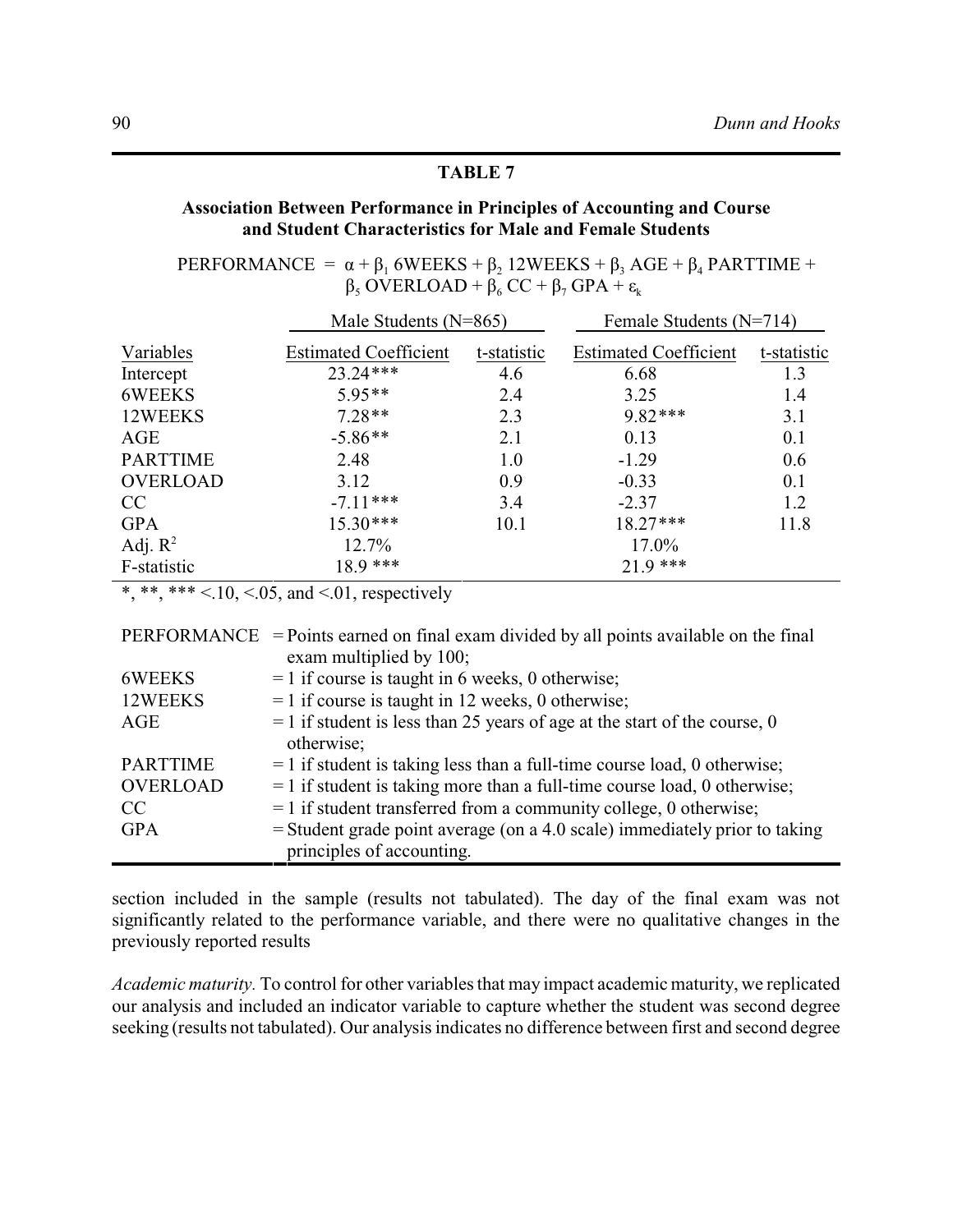seeking students on final exam performance.<sup>24</sup> This analysis produces no qualitative changes in previously reported results.

*SAT Scores.* Some research has shown a significant relationship between SAT scores and performance. We replicated our analysis on a subset of the data for which we were able to obtain SAT scores. As expected, SAT scores are positively correlated with GPA and final exam performance. However, our inferences are unaffected with SAT scores included in the analysis.

*Outside Commitments.* We were able to obtain self-reported data on outside commitments for a subset of the sample. We included the number of hours that the student reported for work and nonschool-related outside commitments in our analysis. The hours for work and non-school-related outside commitments was not significant and our inferences were not affected.

*Class size.* We also included the number of students in the class in our analysis. Class size was not significant, and our results were qualitatively unchanged.

*Additional instructors and courses.* We replicated our analysis after collecting data from eight additional summer semester sections, four of Principles of Accounting I and four of Principles of Accounting II. We include these students only for supplemental analysis because the added Principles of Accounting I sections were taught by a different instructor, and the Principles of Accounting II sections differed from the main sample in both content and instructor. These sections resulted in an addition of 1,052 observations included in the analysis. Our inferences are not affected when the additional sections are included in the analysis.

#### **DISCUSSION AND CONCLUSION**

The findings from this study suggest that concerns about offering accounting courses or needing to teach them differently in compressed time periods are unfounded. The outcomes are consistent with the significant extant literature in other fields and the limited research in accounting supporting the proposition that a similar student-learning experience can be achieved in full-length and time-compressed courses. The study's findings also suggest that any general expectations that night students' academic performance will differ from that of day students may be unwarranted.

The most straightforward finding on compressed and full-length terms is inferred from the results as seen in Table 4. Considering the comparison of students in compressed and 16-week terms, of particular importance is that those in the compressed terms performed no worse. This contradicts any perceptions that accounting students do not perform as well in short summer or intersession terms.

The finding that grades on the final exam in the compressed sessions were better than those in the 16-week session warrants additional discussion. Assuming that GPA, which was controlled in this study, is a good measure of student academic ability, the finding that 6- and 12-week-term students performed better than 16-week-term students on the final exam is not explained by the

<sup>&</sup>lt;sup>24</sup>We also compared lower-classmen (sophomores) to all other students (juniors, seniors, graduate, and second-degree seeking) in our sample. There was no difference between these two groups, and previously reported inferences were unchanged.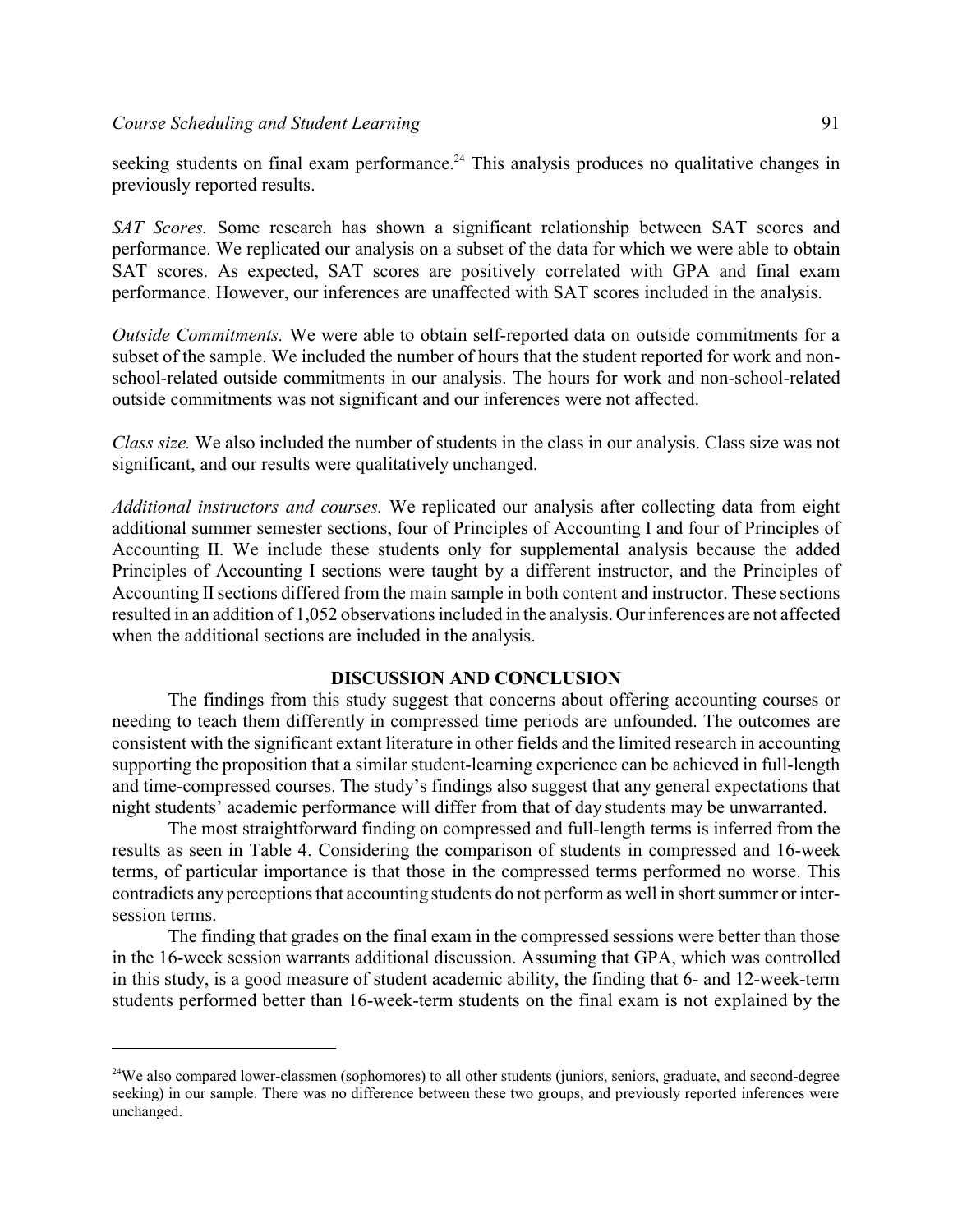possibility of better performing students self-selecting into the compressed terms. However, a possible explanation might be that those who took the course in the compressed terms were more motivated in their academic work. Another possible explanation for the difference may be related to the final exam being comprehensive. Perhaps students are able to retain more information and perform better on a comprehensive final exam when they only have to remember the subject matter for 6 or 12 rather than 16 weeks. If this is the explanation, it does not bode well for students' longterm retention of the subject matter. While disconcerting, this possibility also supports the need to continue reviewing and reinforcing content learned in earlier courses as accounting majors move through their curricula.

Table 5 further explains the term-length findings by addressing student age. Students in both age categories performed better on the final exam in the 12-week term. However, for the 6- and 16 week terms, when only adult learners are considered, Table 5 shows there is no difference in final exam performance. The performance of adult learners – older students – was not affected bywhether they took the course in a 6- or 16-week semester. In contrast, when only traditional age students are included in the analysis, Table 5 shows an outcome consistent with the overall sample results. Traditional age students in the 6-week term perform better than traditional age students in the 16 week term on the comprehensive final exam. In other words, students under 25 years of age do better on the final exam in the very short semester. Although the underlying reason is uncertain, the performance of traditional age learners on the final exam is benefitted by the 6-week semester while the performance of adult learners is not. The only potential explanation we can offer is that the shorter term motivates or allows younger students to either retain the material or study intensively in other words, cram for the final exam.

Our overall conclusion regarding day and night classes is that we find no evidence that the performance of students taking principles of accounting at night is worse than that of those students who take the course during the day. Table 4 shows the result most clearly, when only 16-week-term students are included in the analysis. Including only 16-week-term students removes the potentially confounding factor of differences in term length, and only examines for differences in day and night students in a full-length term.

The finding that there are no significant differences in the performance of the day and night students in the traditional-length semesters is consistent with the mainstream treatment of night courses in current university accounting settings. Although, based only on anecdotal knowledge, we believe that faculty often view students who take classes at night as committed and hard workers. But, we also hear perceptions that night students' academic performance is worse. Based on this study's findings, any negative faculty perceptions or expectations about the performance of students who take principles of accounting at night are incorrect.

Further analysis does little to enlighten us on RQ 2. In night classes, being older is associated with better academic performance. In day classes, being male is associated with better performance. In both night and day classes, a higher GPA is associated with better performance, and a community college background is associated with worse performance. None of these attributes are particularly remarkable. Nor do they provide any support that suggests our lack of statistically significant findings is incorrect. Simply put, regardless of why students take classes at night – even if it is because of work or other commitments during the day, on average, their performance in principles of accounting is no worse than students who take the class during the day.

Further research into the performance of accounting students and class scheduling would be valuable. Although the results of this study support much of the research in other academic fields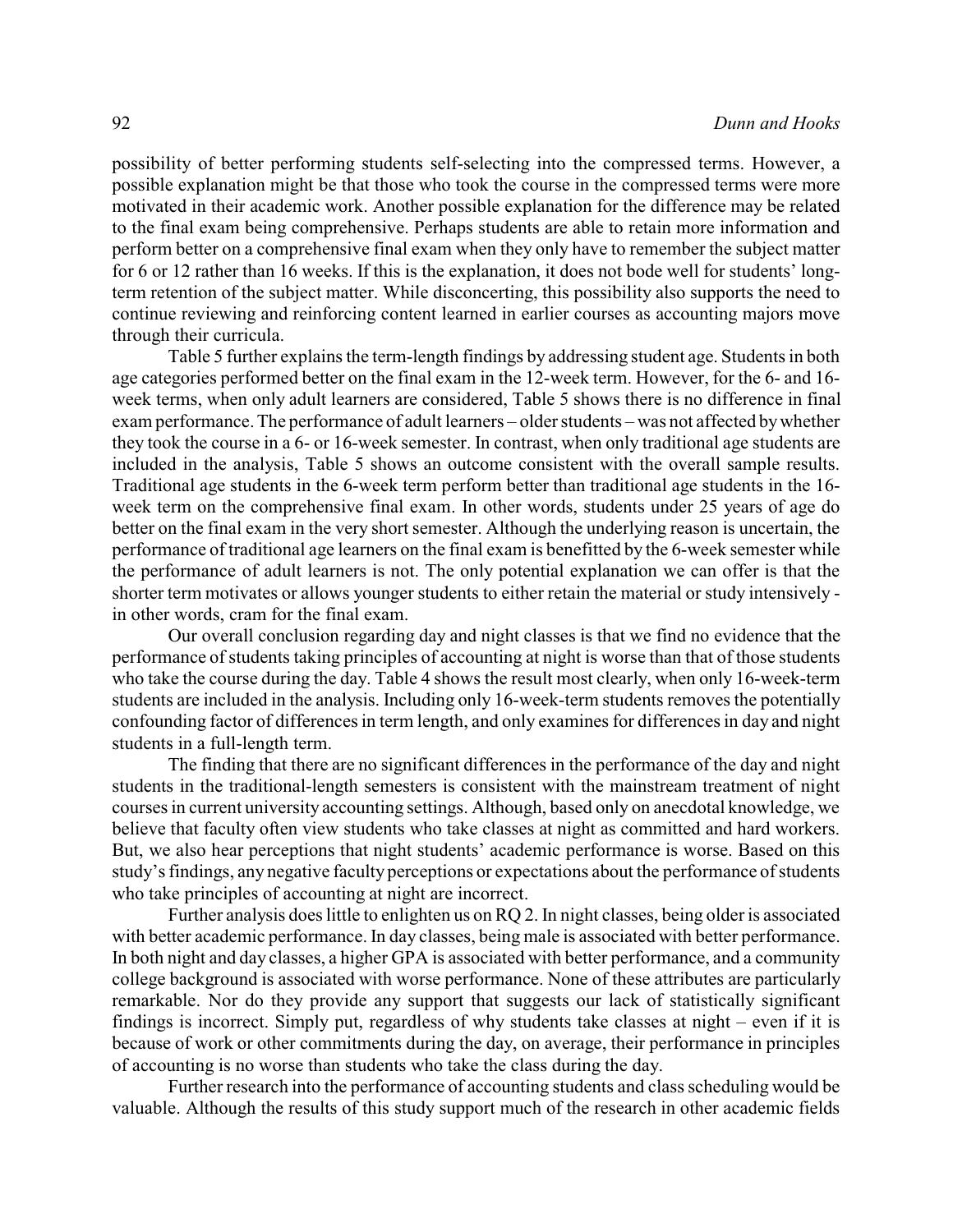#### *Course Scheduling and Student Learning* 2008 120 and 2008 120 and 2008 120 and 2008 120 and 2008 120 and 2008 120 and 2008 120 and 2008 120 and 2008 120 and 2008 120 and 2008 120 and 2008 120 and 2008 120 and 2008 120 and

on compressed schedules, there has been limited accounting research on compressed schedules and little or no research in accounting or other fields focused specifically on the performance of day and night students. Thus, confirmation of this study's findings is needed. Regarding compressed schedules, this study only explored student performance in the first principles of accounting course. An ongoing question is whether this study's results, which were based on business students of all majors, would hold for upper level accounting classes composed only of accountingmajors. To date, only Carrington (2010) has explored this question, and only for Intermediate Accounting students. Given the highly exploratory nature of the current study, further investigation of the impact of nonacademic time commitments on academic performance is also warranted.

We believe the findings that students perform better on a comprehensive final exam in shorter semesters raises interesting questions. Accounting curricula are generally full of prerequisites, suggesting an assumption on the part of programs and professors that students retain the information content from prior courses. Is this a valid assumption? Would a change in course format to include significant formal review of prerequisite courses, or a structured mechanism to require self-directed student review of prerequisite content improve performance? These questions present the opportunity for future interest and useful research.

In conclusion, short academic terms and night classes will be a part of university schedules into the future, and more information on how they impact students is important. Our findings suggest that compressed and night scheduling does not negatively impact principles of accounting students' performance. Our analysis finds no reasons to limit offerings of accounting courses in these settings and no need to modify pedagogy for different schedules. Further research into student retention of course content, self selection into various course settings, academic performance based on gender, and the impact of non-academic time commitments on student performance will likely be valuable.

#### **REFERENCES**

- Austin, T. L., R. R. Fennell, and C. R. Yeager. 1988. Class Scheduling and Academic Achievement in a Non-Traditional Graduate Program. *Innovative Higher Education* (No. 12) 79-90.
- Bentley, R. 2006. Comparison of Traditional and Accelerated Baccalaureate Nursing Graduates. *Nurse Educator* (Vol. 31, No. 2) 79-83.
- Boddy, G. W. 1986. Regular vs. Compressed Semester: A Comparison of Effectiveness for Teaching in Higher Education. (Doctoral dissertation, University of Nebraska, Lincoln, 1986). *Dissertation Abstracts International* (Vol. 47) 1-A.
- Brackenbury, R. L. 1987. What is More Elusive than the Learning of Philosophy? *Educational Research Quarterly* (Summer) 93-96.
- Buzash, M. D. 1994. Success of Two-Week Intensive Program in French for Superior High School Students on a University Campus. Paper presented at the Annual Meeting of the Central State conference on the Teaching of Foreign Languages, Kansas City, MO. *ERIC Document Reproduction Service* No. ED 403 740.
- Carrington, L. G. 2010. The Impact of Course Scheduling on Student Success in Intermediate Accounting. *American Journal of Business Education* (Vol. 3, No. 4) 51-60.
- Caskey, S. R. 1994. Learning Outcomes in Intensive Courses. *Journal of Continuing Higher Education* (Vol. 42) 23-27.
- Daniel, E. L. 2000. A Review of Time-Shortened Courses Across Disciplines. *College Student Journal* (Vol. 34, No. 2) 298-308.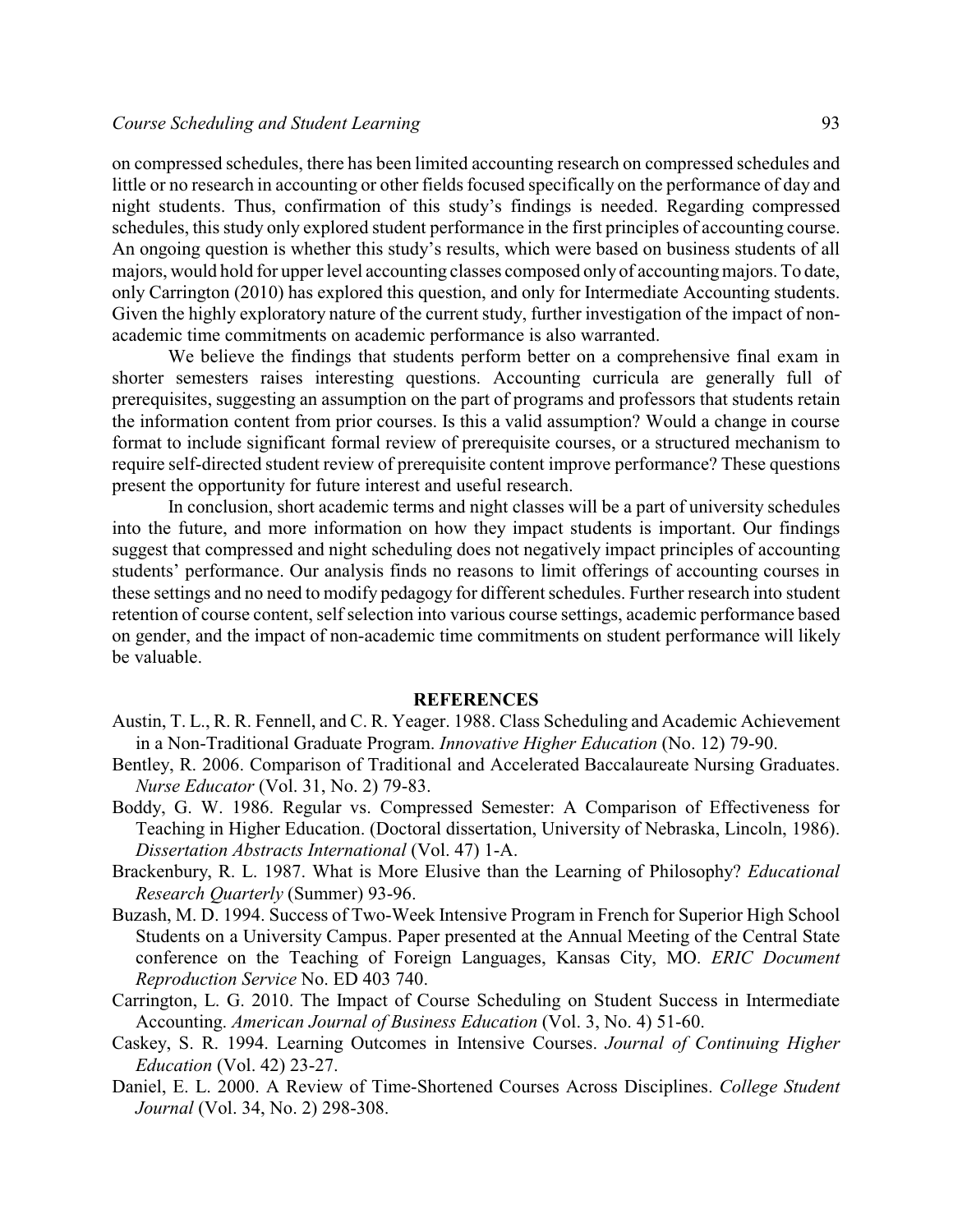- Donovan, J. J., and D. J. Radosevich. 1999. A Meta-Analytic Review of the Distribution of Practice Effect: Now You. *Journal of Applied Psychology* (Vol. 84) 795-805.
- Gallo, M. A., and M. Odu. 2009.Examining the Relationship Between Class Scheduling and Student Achievement in College Algebra. *Community College Review* (Vol. 36, No. 4) 200-325.
- Hennebry, K. 1997. The Impact of Class Schedule on Student Performance in a Financial Management Course. *Journal of Education for Business* (Vol. 73, No. 2) 114-120.
- Kanun, C., E. W. Ziebarth, and N. Abrahams. 1963. Comparison of Student Achievement in the Summer Term and Regular Quarter. *Journal of Experimental Education* (Vol. 32) 123-132.
- Kealey, B. T., J. Holland, and M. Watson. 2005. Preliminary Evidence on the Association Between Critical Thinking and Performance in Principles of Accounting*. Issues in Accounting Education* (Vol. 20) 33-49.
- Krug, D., T. B. Davis, and J. A. Glover. 1990. Massed Versus Distributed Repeated Reading: A Case of Forgetting Helping Recall? *Journal of Educational Psychology* (Vol. 82) 366-371.
- Lombardi, T. P., J. A. Meikamp, and W. D. Wienke. 1992. Learning Gains and Course Time Format in Special Education. *Educational Research Quarterly* (Vol. 15) 33-38.
- Petersen, M. A. 2009. Estimating Standard Errors in Finance Panel Datasets: Comparing Approaches. *Review of Financial Studies* (Vol. 22) 435-80.
- Petrowsky, M. C. 1996. The Two Week Summer Macroeconomics Course: Success or Failure? *ERIC Document Reproduction Service* No. ED 396779.
- Ray, R. E., and D. R. Kirkpatrick. 1983. Two Time Formats for Teaching Human Sexuality. *Teaching of Psychology* (Vol. 10) 84-88.
- Reed, S. A., and J. M. Holley. 1989. The Effect of Final Examination Scheduling on Student Performance. *Issues in Accounting Education* (Vol. 4, No. 2) 327-344.
- Reynolds, J. H., and R. Glaser. 1964. Effects of Repetition and Spaced Review Upon Retention of A Complex Learning Task. *Journal of Educational Psychology* (Vol. 55) 297-308.
- Scott, P. A. 1995. Learning Experiences in Intensive and Semester-Length Classes. *College Student Journal* (Vol. 29) 207-213.
- \_\_\_\_\_\_\_, and C. Conrad. 1992. A Critique of Intensive Courses and an Agenda for Research. In J. C. Smart (ed.). *Higher Education: Handbook of Theory and Research.* (New York: Agathod Press).
- Van Scyoc, L. J., and J. Gleason. 1993. Traditional or Intensive Course Lengths? A Comparison of Outcomes in Economics Learning. *Journal of Economics Education* (Vol. 24) 15-22.
- Waechter, R. F. 1967. A Comparison of Achievement and Retention by College Junior Students in an Earth Science Course After Learning Under Massed and Spaced Conditions. (Doctoral dissertation, Pennsylvania StateUniversity, 1967).*Dissertation Abstracts International*(Vol. 27) 11-A.
- Williams, W. 1992. The relationship between Class Scheduling Formats and the Academic Achievement of Graduate Students. *ERIC Document Reproduction Service* No. ED 344513.
- Wlodkowski, R. 2003. Accelerated Learning in Colleges and Universities.*NewDirections for Adults and Continuing Education* (Spring) 5-16.
	- \_\_\_\_\_\_\_, J. E. Mauldin, and S. W. Gahn. 2001. *Learning in the Fast Lane: Adult Learners' Persistence and Success in Accelerated College Programs.*(Indianapolis: Lumna Foundation for Education.
	- \_\_\_\_\_\_\_, and T. N. Westover. 1999. Accelerated Courses as a Learning Format for Adults. *Canadian Journal for the Study of Adult Education* (Vol. 13, No. 1) 1-20.